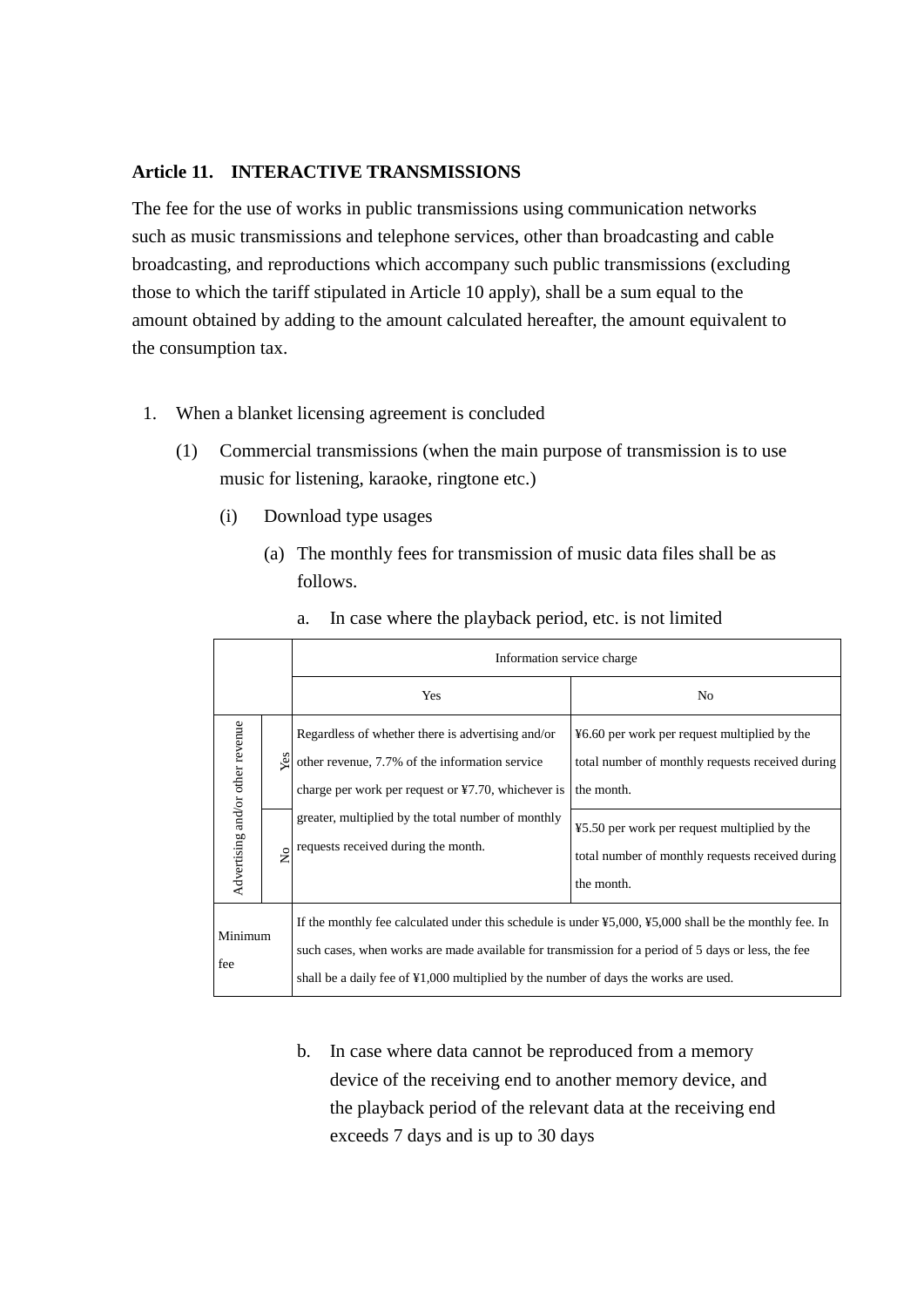|                                  |                    | Information service charge                                                                                                                                                                                                                                                                                                                     |                                                                                                                                                                                                                               |  |
|----------------------------------|--------------------|------------------------------------------------------------------------------------------------------------------------------------------------------------------------------------------------------------------------------------------------------------------------------------------------------------------------------------------------|-------------------------------------------------------------------------------------------------------------------------------------------------------------------------------------------------------------------------------|--|
|                                  |                    | Yes                                                                                                                                                                                                                                                                                                                                            | No                                                                                                                                                                                                                            |  |
| Advertising and/or other revenue | Yes<br>$\tilde{z}$ | Regardless of whether there is advertising and/or<br>other revenue, 5.6% of the information service<br>charge per work per request or ¥5.60, whichever is<br>greater, multiplied by the total number of monthly<br>requests received during the month.                                                                                         | ¥5 per work per request multiplied by the total<br>number of monthly requests received during the<br>month.<br>¥4.50 per work per request multiplied by the total<br>number of monthly requests received during the<br>month. |  |
| Minimum<br>fee                   |                    | If the monthly fee calculated under this schedule is under $\frac{1}{2}5,000, \frac{1}{2}5,000$ shall be the monthly fee. In<br>such cases, when works are made available for transmission for a period of 5 days or less, the fee shall<br>be a daily fee of $\text{\textsterling}1,000$ multiplied by the number of days the works are used. |                                                                                                                                                                                                                               |  |

# c. In case where data cannot be reproduced from a memory device of the receiving end to another memory device, and the playback period of the relevant data at the receiving end is up to 7 days

|                                  |               | Information service charge                                                                                                                                                                                                                                                                                                |                                                                                                                |
|----------------------------------|---------------|---------------------------------------------------------------------------------------------------------------------------------------------------------------------------------------------------------------------------------------------------------------------------------------------------------------------------|----------------------------------------------------------------------------------------------------------------|
|                                  |               | Yes                                                                                                                                                                                                                                                                                                                       | No                                                                                                             |
| Advertising and/or other revenue | Yes           | Regardless of whether there is advertising and/or<br>other revenue, 4.5% of the information service<br>charge per work per request or ¥4.50, whichever is<br>greater, multiplied by the total number of monthly                                                                                                           | ¥3.85 per work per request multiplied by the total<br>number of monthly requests received during the<br>month. |
|                                  | $\frac{1}{2}$ | requests received during the month.                                                                                                                                                                                                                                                                                       | ¥3.50 per work per request multiplied by the total<br>number of monthly requests received during the<br>month. |
| Minimum<br>fee                   |               | If the monthly fee calculated under this schedule is under $\frac{1}{2}5,000, \frac{1}{2}5,000$ shall be the monthly fee. In<br>such cases, when works are made available for transmission for a period of 5 days or less, the fee shall<br>be a daily fee of ¥1,000 multiplied by the number of days the works are used. |                                                                                                                |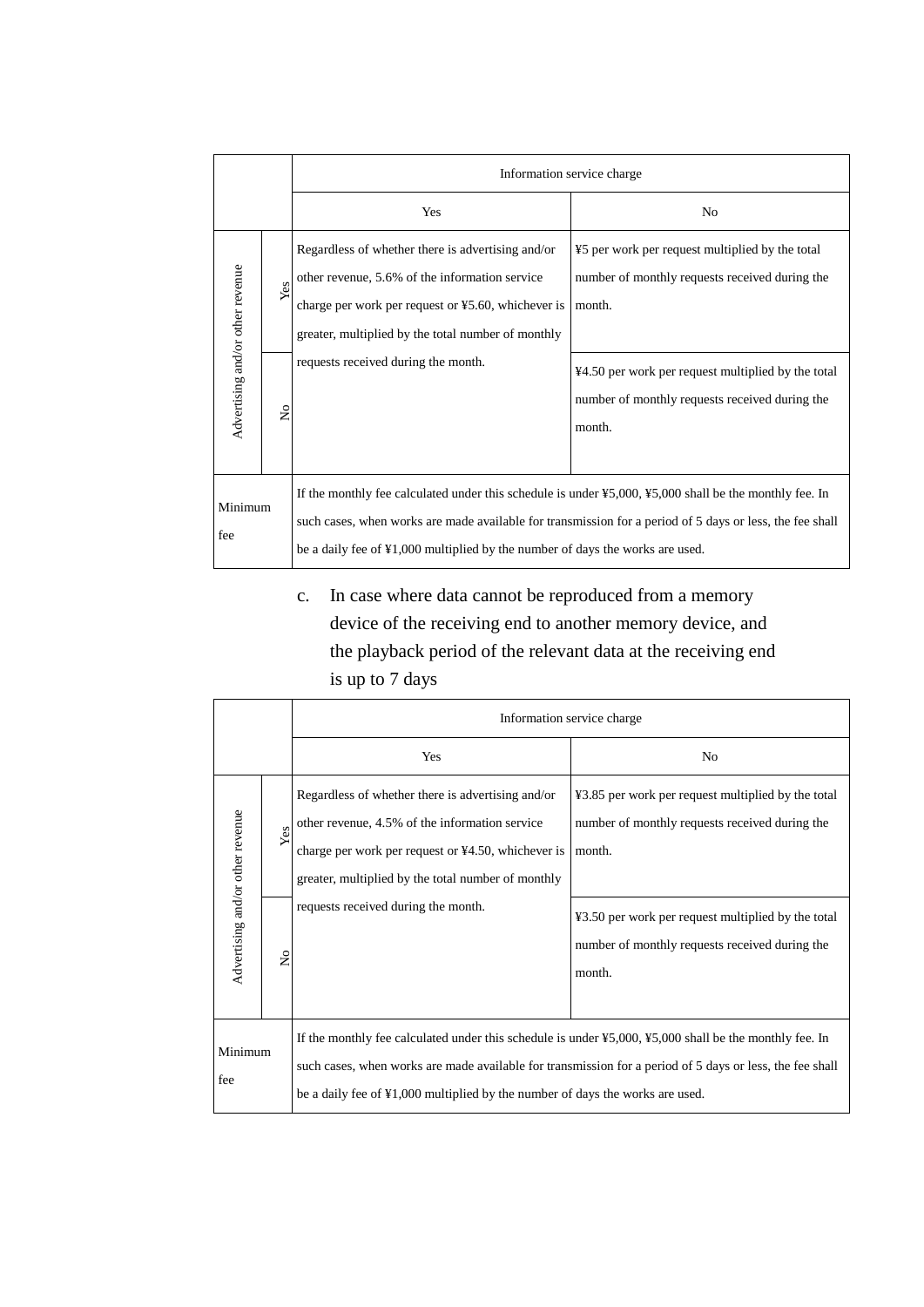# d. Notwithstanding the provisions a. through c., in case of data specifically used for ringtones

| Information service charge          |     |                                                                                                                                                                                                                                                                                                                           |                                                                                                             |
|-------------------------------------|-----|---------------------------------------------------------------------------------------------------------------------------------------------------------------------------------------------------------------------------------------------------------------------------------------------------------------------------|-------------------------------------------------------------------------------------------------------------|
|                                     |     | Yes                                                                                                                                                                                                                                                                                                                       | N <sub>0</sub>                                                                                              |
| Advertising and/or<br>other revenue | Yes | Regardless of whether there is advertising and/or<br>other revenue, 7.2% of the information service<br>charge per work per request or ¥5, whichever is<br>greater, multiplied by the total number of monthly                                                                                                              | ¥5 per work per request multiplied by the total<br>number of monthly requests received during the<br>month. |
|                                     | ż   | requests received during the month.                                                                                                                                                                                                                                                                                       |                                                                                                             |
| Minimum<br>fee                      |     | If the monthly fee calculated under this schedule is under $\frac{1}{2}5,000, \frac{1}{2}5,000$ shall be the monthly fee. In<br>such cases, when works are made available for transmission for a period of 5 days or less, the fee shall<br>be a daily fee of ¥1,000 multiplied by the number of days the works are used. |                                                                                                             |

# (b) The monthly fee for usage of music in audio programs shall be as follows:

|                    | Information service charge |                                                                                                                                                                                                                                                                                                                                             |                                                                                                                                                                                                          |
|--------------------|----------------------------|---------------------------------------------------------------------------------------------------------------------------------------------------------------------------------------------------------------------------------------------------------------------------------------------------------------------------------------------|----------------------------------------------------------------------------------------------------------------------------------------------------------------------------------------------------------|
|                    |                            | Yes                                                                                                                                                                                                                                                                                                                                         | N <sub>0</sub>                                                                                                                                                                                           |
|                    | Yes                        | Regardless of whether there is advertising and/or<br>other revenue, 7.7% of the information service<br>charge per work per request or ¥7.70, or ¥3.8<br>multiplied by the number of works, whichever is<br>greater, multiplied by the total number of monthly                                                                               | ¥6.60 per work per request in audio program, or<br>¥3.30 multiplied by the number of works,<br>whichever is greater, multiplied by the total<br>number of monthly requests received during the<br>month. |
| Advertising and/or | $\frac{1}{2}$              | requests received during the month.                                                                                                                                                                                                                                                                                                         | ¥5.50 per work per request in audio program, or<br>¥2.70 multiplied by the number of works,<br>whichever is greater, multiplied by the total<br>number of monthly requests received during the<br>month. |
| Minimum<br>fee     |                            | If the monthly fee calculated under this schedule is under $\text{\textsterling}5,000, \text{\textsterling}5,000$ shall be the monthly fee. In<br>such cases, when works are made available for transmission for a period of 5 days or less, the fee shall<br>be a daily fee of ¥1,000 multiplied by the number of days the works are used. |                                                                                                                                                                                                          |

# a. In case where the playback period, etc. is not limited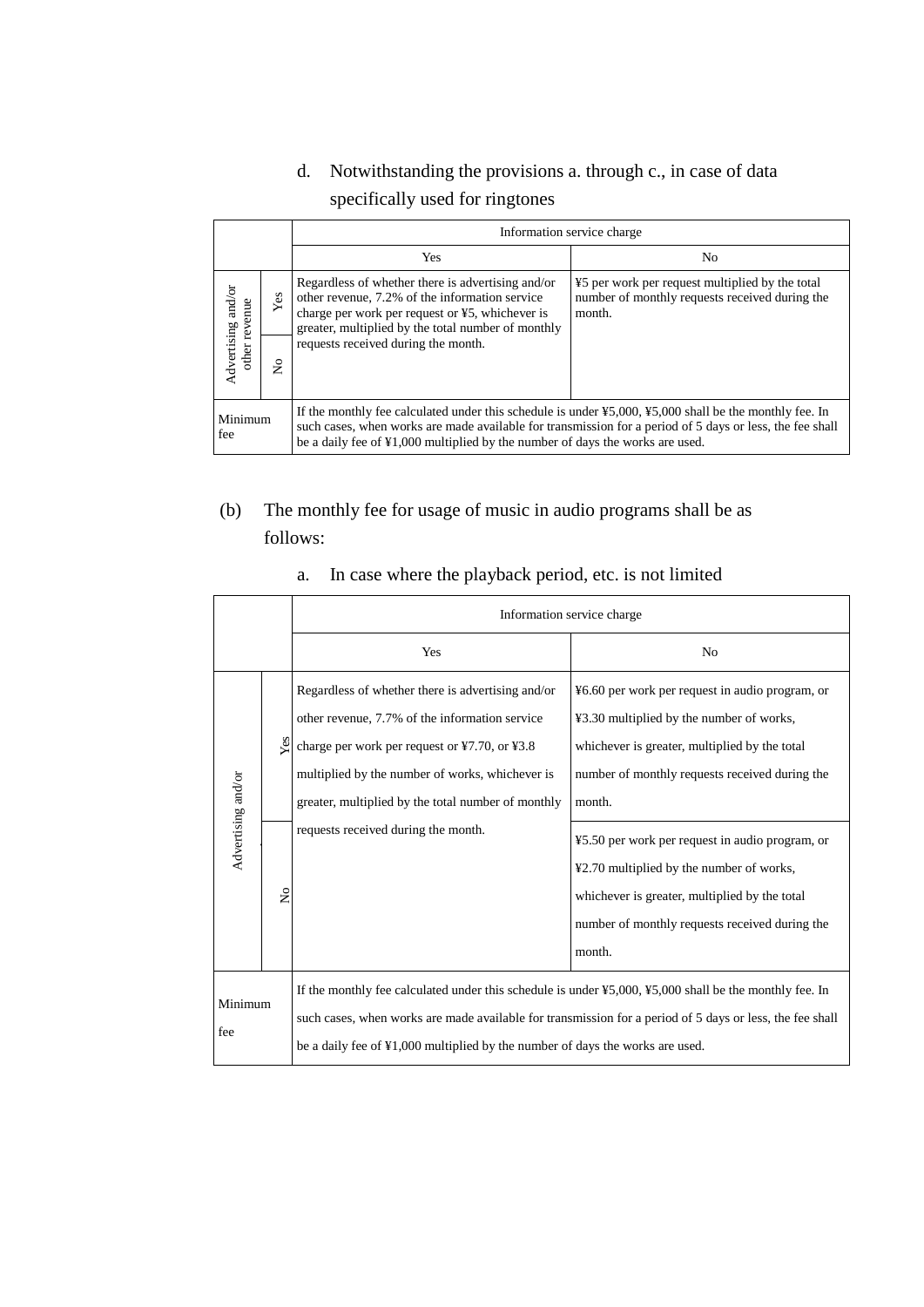b. In case where data cannot be reproduced from a memory device of the receiving end to another memory device, and the playback period of the relevant data at the receiving end exceeds 7 days and is up to 30 days

|                                  |                | Information service charge                                                                                                                                                                                                                                                                                                                  |                                                                                                                                                                                                         |  |
|----------------------------------|----------------|---------------------------------------------------------------------------------------------------------------------------------------------------------------------------------------------------------------------------------------------------------------------------------------------------------------------------------------------|---------------------------------------------------------------------------------------------------------------------------------------------------------------------------------------------------------|--|
|                                  |                | Yes                                                                                                                                                                                                                                                                                                                                         | N <sub>0</sub>                                                                                                                                                                                          |  |
|                                  | Yes            | Regardless of whether there is advertising and/or<br>other revenue, 5.60% of the information service<br>charge per work per request or ¥5.60, or ¥1.40<br>multiplied by the number of works, whichever is<br>greater, multiplied by the total number of monthly                                                                             | ¥5 per work per request in audio program, or<br>¥1.20 multiplied by the number of works,<br>whichever is greater, multiplied by the total<br>number of monthly requests received during the<br>month.   |  |
| Advertising and/or other revenue | $\overline{a}$ | requests received during the month.                                                                                                                                                                                                                                                                                                         | ¥4.50 per work per request in audio program, or<br>¥1.10 multiplied by the number of works,<br>whichever is greater, multiplied by the total<br>number of monthly requests received during the<br>month |  |
| Minimum<br>fee                   |                | If the monthly fee calculated under this schedule is under $\text{\textsterling}5,000, \text{\textsterling}5,000$ shall be the monthly fee. In<br>such cases, when works are made available for transmission for a period of 5 days or less, the fee shall<br>be a daily fee of ¥1,000 multiplied by the number of days the works are used. |                                                                                                                                                                                                         |  |

c. In case where data cannot be reproduced from a memory device of the receiving end to another memory device, and the playback period of the relevant data at the receiving end is up to 7 days

| Information service charge |    |  |
|----------------------------|----|--|
| Yes                        | Nο |  |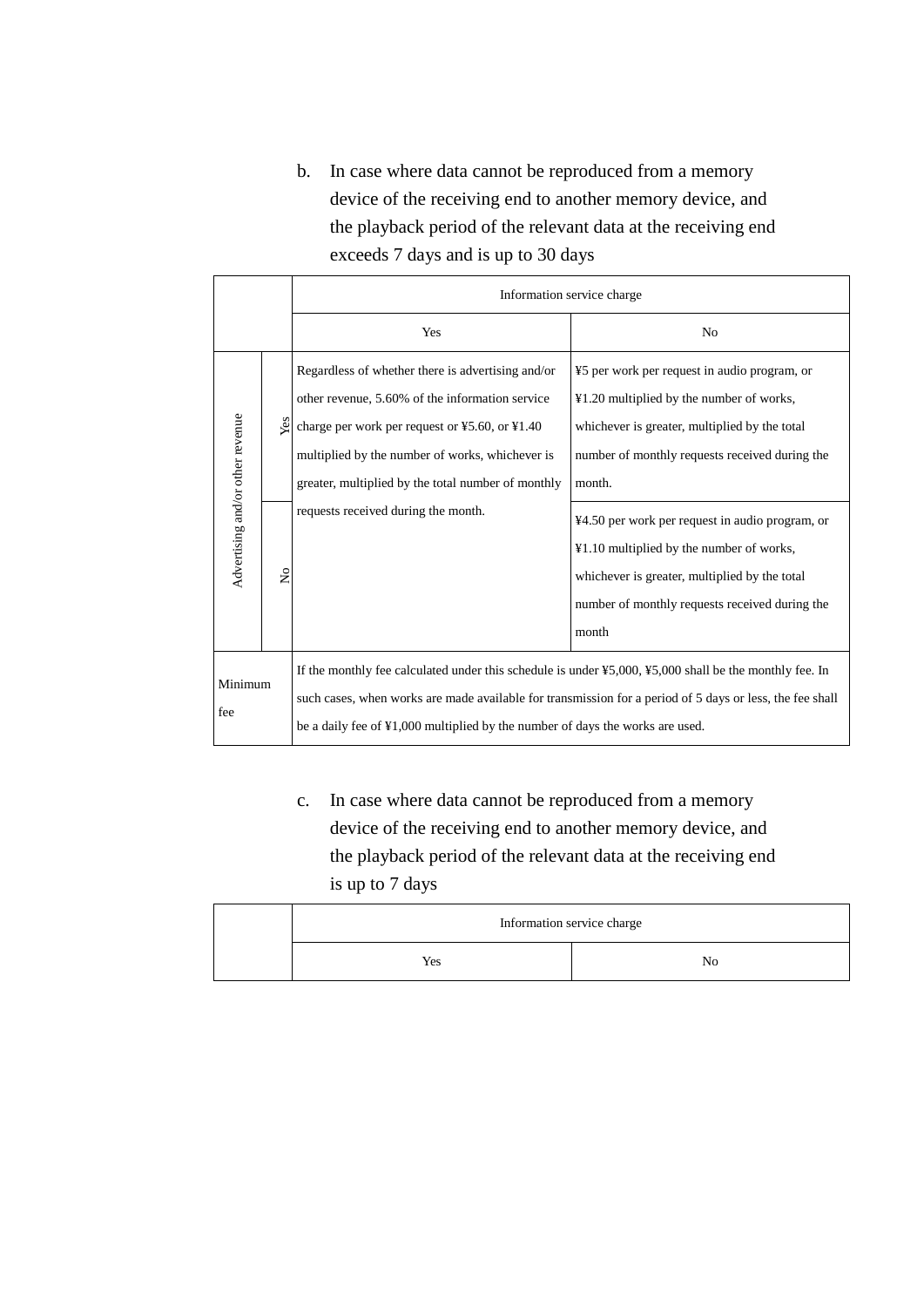|                                                                                                                                                |             | Regardless of whether there is advertising and/or                                                        | ¥3.85 per work per request in audio program, or    |
|------------------------------------------------------------------------------------------------------------------------------------------------|-------------|----------------------------------------------------------------------------------------------------------|----------------------------------------------------|
|                                                                                                                                                |             | other revenue, 4.50% of the information service                                                          | ¥0.96 multiplied by the number of works,           |
|                                                                                                                                                |             | charge per work per request or ¥4.50, or ¥1.10                                                           | whichever is greater, multiplied by the total      |
|                                                                                                                                                |             | multiplied by the number of works, whichever is                                                          | number of monthly requests received during the     |
|                                                                                                                                                |             | greater, multiplied by the total number of monthly                                                       | month.                                             |
|                                                                                                                                                |             | requests received during the month.                                                                      | However, in case where the period during which     |
|                                                                                                                                                | Yes         |                                                                                                          | the relevant data make available, or the number of |
|                                                                                                                                                |             |                                                                                                          | reproduction by a receiver is limited to 3 days or |
|                                                                                                                                                |             |                                                                                                          | three times, and the duration of reproduction does |
|                                                                                                                                                |             |                                                                                                          | not exceed 10 minutes, fee is ¥2.50 multiplied by  |
|                                                                                                                                                |             |                                                                                                          | the total number of monthly requests received      |
|                                                                                                                                                |             |                                                                                                          | during the month regardless of the number of       |
| Advertising and/or other revenue                                                                                                               |             |                                                                                                          | works.                                             |
|                                                                                                                                                |             |                                                                                                          | ¥3.50 per work per request in audio program, or    |
|                                                                                                                                                |             |                                                                                                          | ¥0.80 multiplied by the number of works,           |
|                                                                                                                                                |             |                                                                                                          | whichever is greater, multiplied by the total      |
|                                                                                                                                                |             |                                                                                                          | number of monthly requests received during the     |
|                                                                                                                                                |             |                                                                                                          | month.                                             |
|                                                                                                                                                |             |                                                                                                          | However, in case where the period during which     |
|                                                                                                                                                | $\tilde{z}$ |                                                                                                          | the relevant data make available, or the number of |
|                                                                                                                                                |             |                                                                                                          | reproduction by a receiver is limited to 3 days or |
|                                                                                                                                                |             |                                                                                                          | three times, and the duration of reproduction does |
|                                                                                                                                                |             |                                                                                                          | not exceed 10 minutes, fee is ¥2.25 multiplied by  |
|                                                                                                                                                |             |                                                                                                          | the total number of monthly requests received      |
|                                                                                                                                                |             |                                                                                                          | during the month regardless of the number of       |
|                                                                                                                                                |             |                                                                                                          | works.                                             |
| If the monthly fee calculated under this schedule is under $\text{\textsterling}5,000, \text{\textsterling}5,000$ shall be the monthly fee. In |             |                                                                                                          |                                                    |
| Minimum                                                                                                                                        |             | such cases, when works are made available for transmission for a period of 5 days or less, the fee shall |                                                    |
| fee                                                                                                                                            |             | be a daily fee of ¥1,000 multiplied by the number of days the works are used.                            |                                                    |
|                                                                                                                                                |             |                                                                                                          |                                                    |

# (ii) Streaming type usages

The monthly fee, regardless of the number of works to be made available for transmission simultaneously, shall be as shown on the schedule as follows.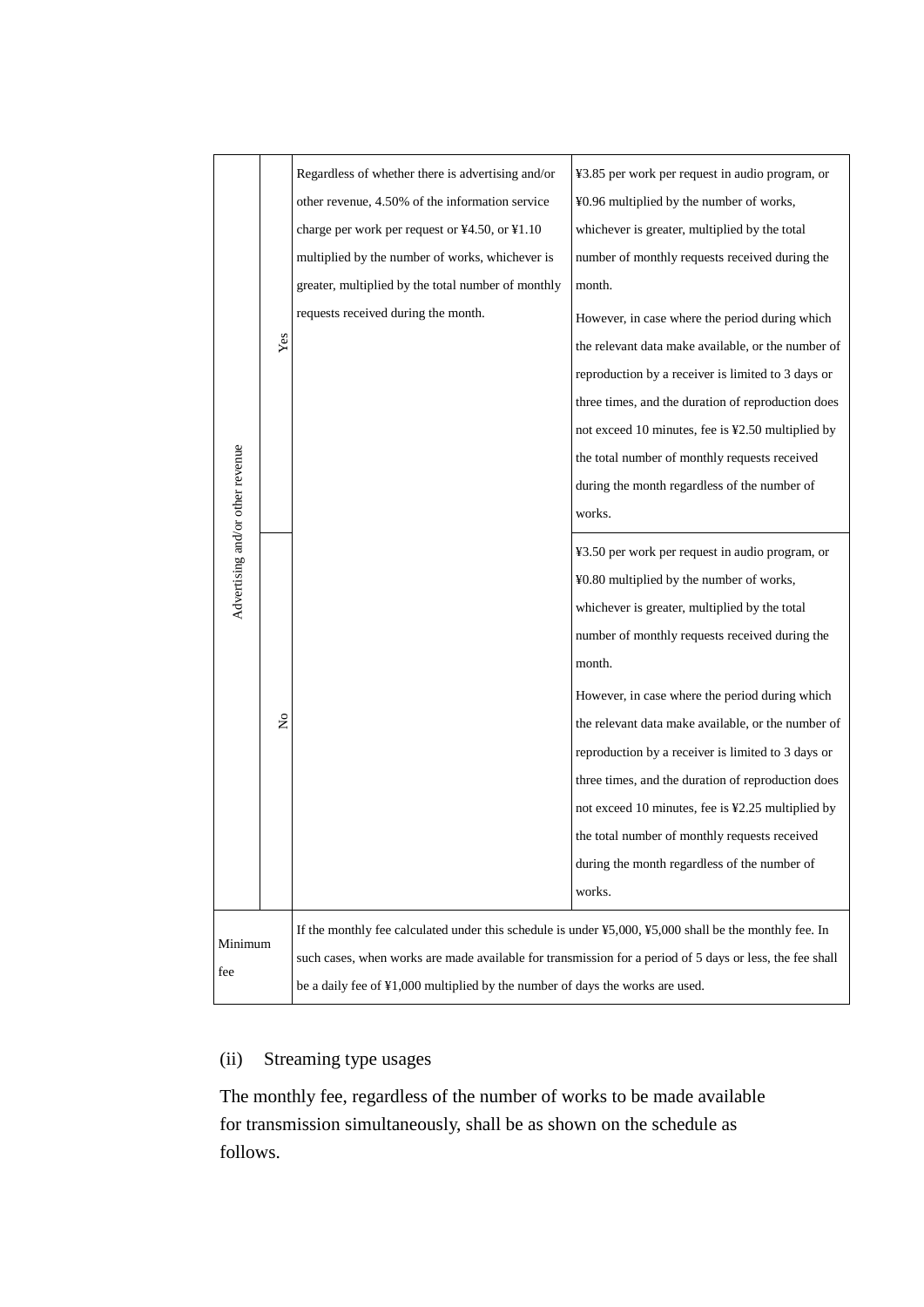However, the fee for the use of works where an information service charge is charged each time one work (one audio program) is used, shall be 4.5% of the information service charge or ¥4.50, whichever is greater, multiplied by the total number of monthly requests received for such work (audio program) during the month, or the minimum fee stated on the following schedule, whichever is greater.

When there is neither information service charge nor advertising and/or other revenue, the fee shall be an annual fee of ¥50,000. In such cases, when works are made available for transmission for a period of not exceeding 1 year, regardless of the number of works used, the monthly fee of ¥5,000, multiplied by the predetermined number of months the works will be used, may be determined as the applicable fee.

| Category of service menu                 | Fee rate                                                                                 |
|------------------------------------------|------------------------------------------------------------------------------------------|
| Consisting mainly of music               | 3.5% of monthly information service charge and advertising and/or                        |
|                                          | other revenue                                                                            |
| General entertainment                    | 2.5% of monthly information service charge and advertising and/or                        |
|                                          | other revenue                                                                            |
| Music content with low usage rates, such | 1.0% of monthly information service charge and advertising and/or                        |
| as sports and news                       | other revenue                                                                            |
| Minimum fee                              | If the monthly fee calculated under this schedule is under $\text{\textsterling}5,000$ , |
|                                          | ¥5,000 shall be the monthly fee. In such cases, when works are made                      |
|                                          | available for transmission for a period of 5 days or less, the fee shall be              |
|                                          | a daily fee of $\yen 1,000$ .                                                            |

When the number of works used in a single service menu is notably small, regardless of what is stipulated in the schedule above, the fee rate or sum stipulated in Section 2 of this Article multiplied by the total number of requests received may be determined as the applicable fee.

(iii) Subscription

The monthly fee for transmission of music data files as a subscription (audio programs), regardless of the transmission type specified in (i) or (ii) above, shall be as follows.

(a) If a receiver can select each music data file (each audio program) only during the service period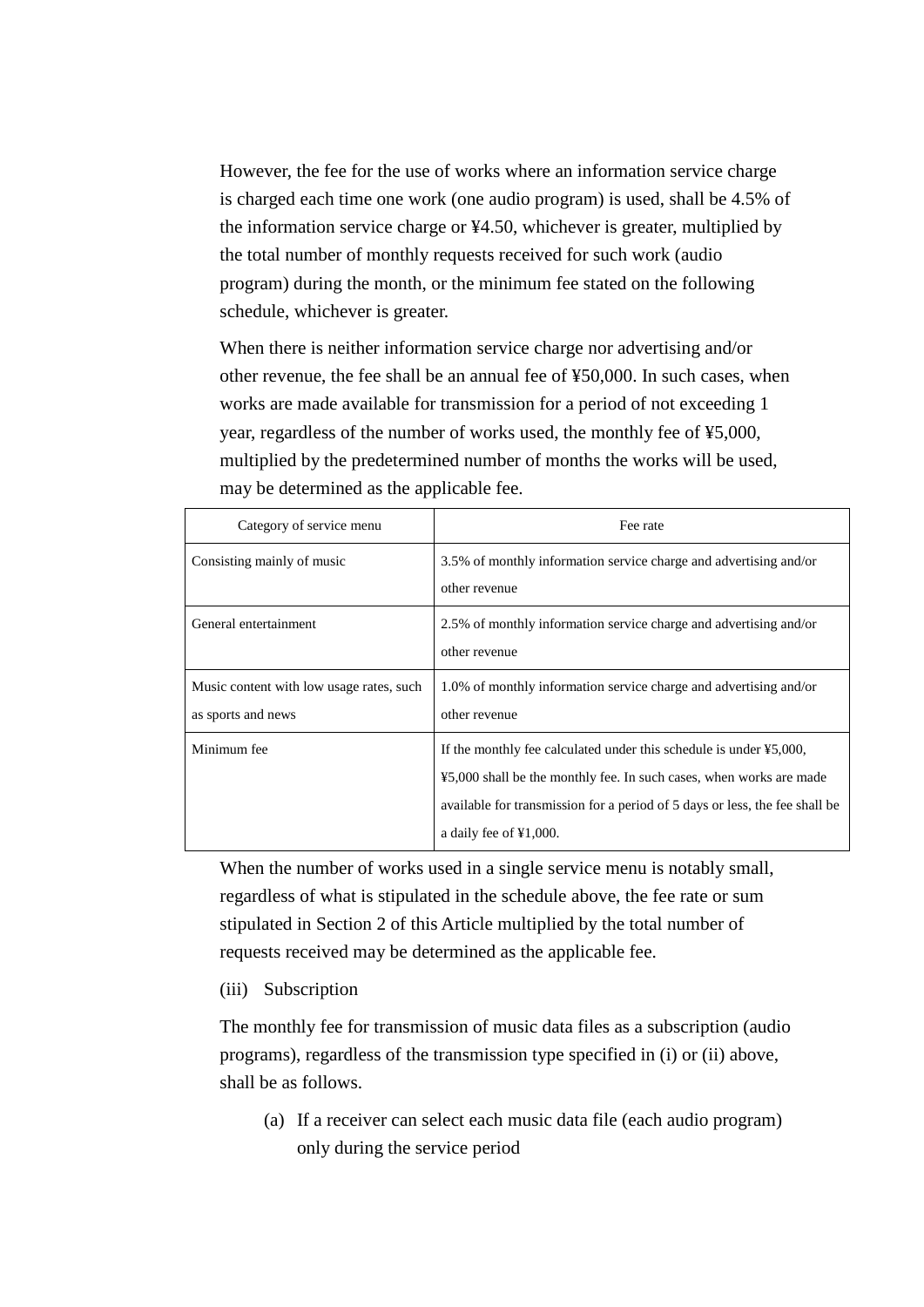- a. The monthly fee shall be 7.7% of the information service charge and advertising and/or other revenue for the relevant month or ¥77 multiplied by the total number of subscribers during the relevant month, whichever is greater.
- b. When there is neither information service charge nor advertising and/or other revenue, the fee shall be ¥55 multiplied by the total number of subscribers during the relevant month.

However, if the monthly fee calculated under this rate is under ¥5,000, ¥5,000 shall be the monthly fee.

- (b) In the case of (a) above, if a receiver is required to select music data files based on each music genre, artist, or program or is subject to certain restrictions on the method of selecting music data files
	- a. The monthly fee shall be 4.5% of the information service charge and advertising and/or other revenue for the relevant month or ¥13.50 multiplied by the total number of subscribers during the relevant month, whichever is greater.
	- b. When there is neither information service charge nor advertising and/or other revenue, the fee shall be ¥9.50 multiplied by the total number of subscribers during the relevant month.

However, if the monthly fee calculated under this rate is under ¥5,000, ¥5,000 shall be the monthly fee.

(c) If each receiver is exempted in advance from the payment of information service charge for more than one month during the service period, the monthly fee shall be 12% of the information service charge and advertising and/or other revenue for the relevant month or ¥120 multiplied by the total number of subscribers during the relevant month after the information service charge exemption period, whichever is greater.

However, if the monthly fee calculated under this rate is under ¥5,000, ¥5,000 shall be the monthly fee.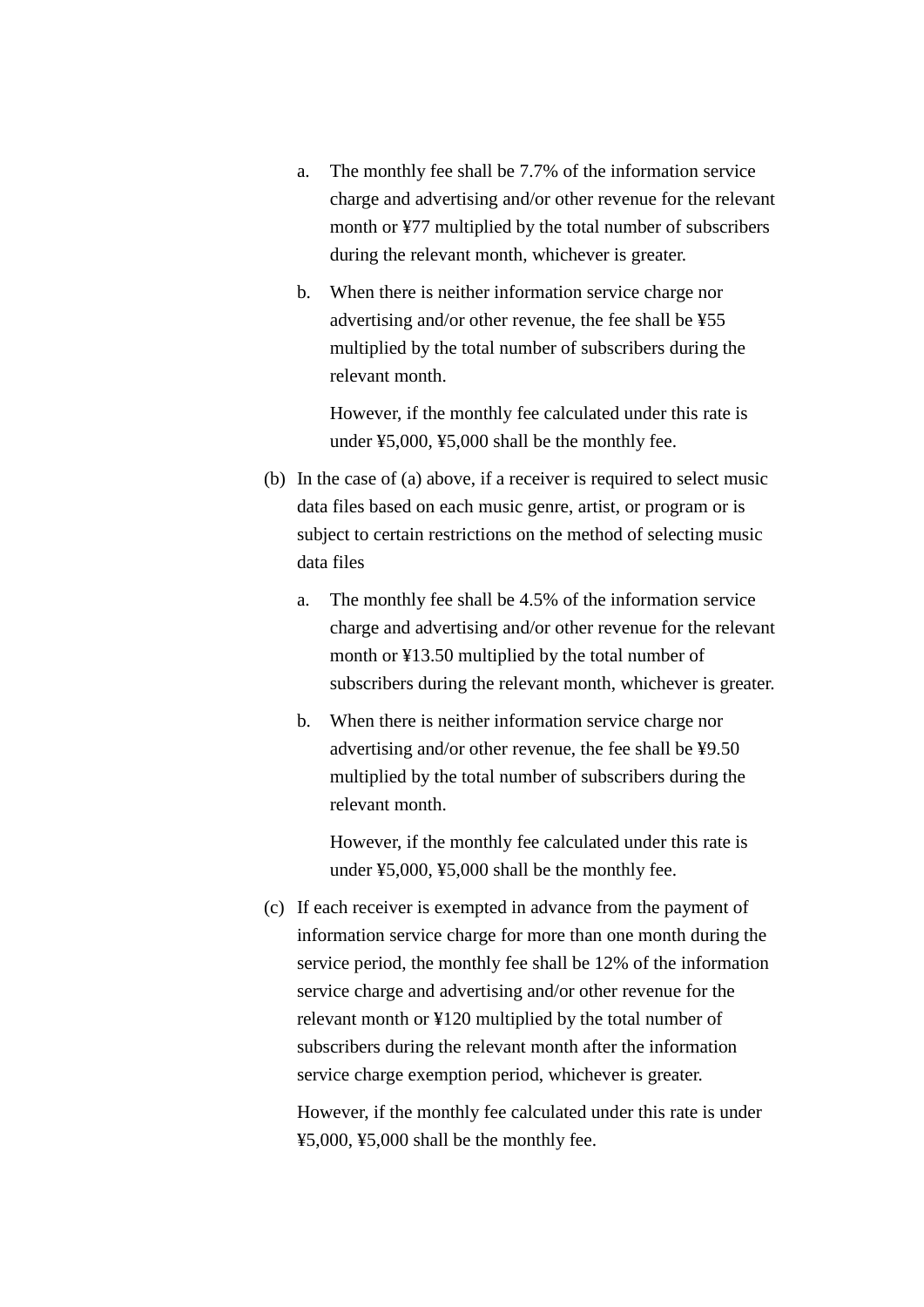If the operator selects the calculation of monthly fee based on the original information service charge during the information service charge exemption period, the provisions of (1) (iii) (a) may be applied.

(d) If a receiver has any party other than the receiver use the music data files (audio programs) or any function exceeding the scope of (1) (iii) (a) is provided, the monthly fee shall be 12% of the information service charge and advertising and/or other revenue for the relevant month or ¥120 multiplied by the total number of subscribers during the relevant month, whichever is greater.

However, if the monthly fee calculated under this rate is under ¥5,000, ¥5,000 shall be the monthly fee.

- (2) Commercial transmissions (when (1) is applicable, and when the usage is of a visual nature by using lyrics or, composition in letters, or in sheet music, etc.)
	- (i) Download type usages or streaming type usages where the data can be printed at the receiving end

| (a) The monthly fees for transmission of music data files shall be as |
|-----------------------------------------------------------------------|
| follows                                                               |

|                                                                                                                                                                                                                                                                                                                       |                    | Information service charge                                                                                                                                                                                                                          |                                                                                                                                                                                                                                  |
|-----------------------------------------------------------------------------------------------------------------------------------------------------------------------------------------------------------------------------------------------------------------------------------------------------------------------|--------------------|-----------------------------------------------------------------------------------------------------------------------------------------------------------------------------------------------------------------------------------------------------|----------------------------------------------------------------------------------------------------------------------------------------------------------------------------------------------------------------------------------|
|                                                                                                                                                                                                                                                                                                                       |                    | Yes                                                                                                                                                                                                                                                 | No                                                                                                                                                                                                                               |
| Advertising and/or other revenue                                                                                                                                                                                                                                                                                      | Yes<br>$\tilde{z}$ | Regardless of whether there is advertising and/or<br>other revenue, 10% of the information service<br>charge per work per request or ¥10, whichever is<br>greater, multiplied by the total number of monthly<br>requests received during the month. | ¥6.60 per work per request multiplied by the total<br>number of monthly requests received during the<br>month.<br>¥5.50 per work per request multiplied by the total<br>number of monthly requests received during the<br>month. |
| If the monthly fee calculated under this schedule is under ¥5,000, ¥5,000 shall be the monthly fee. In<br>Minimum<br>such cases, when works are made available for transmission for a period of 5 days or less, the fee shall<br>fee<br>be a daily fee of ¥1,000 multiplied by the number of days the works are used. |                    |                                                                                                                                                                                                                                                     |                                                                                                                                                                                                                                  |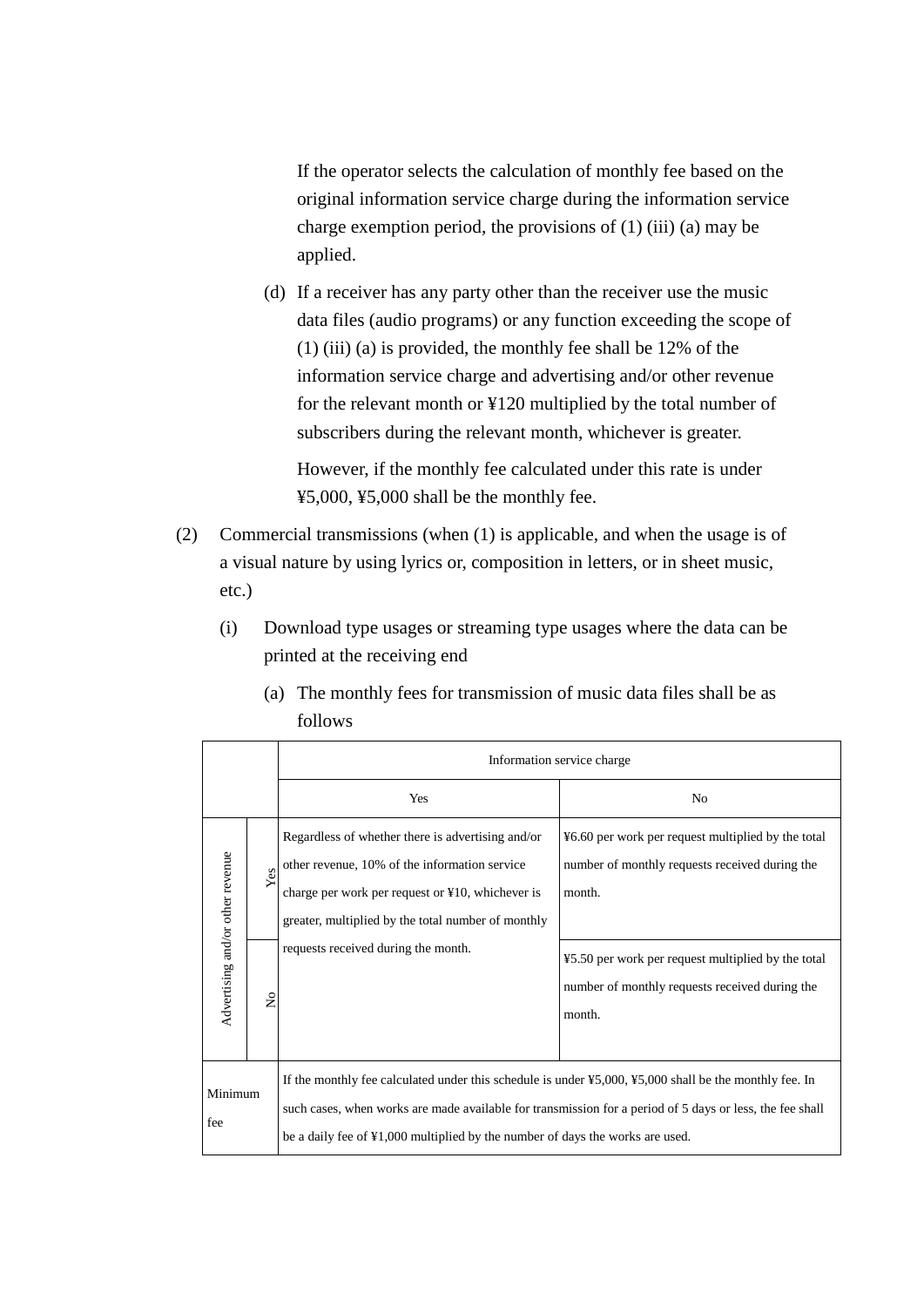The monthly fee for when foreign works are used, only for such foreign works, regardless of what is stipulated in the schedule above (except for the minimum fee), shall be the fee rate or sum stipulated in Section 2 of this Article multiplied by the total number of monthly requests received.

(b) Monthly fee for subscription where the data can be printed at the receiving end shall be as follows:

Provision in  $(2)(i)(a)$  shall apply for the time being.

(c) Monthly fee for subscription where the data cannot be printed at the receiving end shall be as follows:

When agreement providing service to memory device of a receiver is cancelled, and immediately usage of the relevant work becomes impossible, monthly fee shall be 10% of the information service charge, or of advertising and/or other revenue or ¥ 100 multiplied by the total number of subscribers during the relevant month, whichever is greater.

When there is neither information service charge nor advertising and/or other revenue, the fee shall be ¥ 55 multiplied by the total number of subscribers during the relevant month. However, if the monthly fee calculated under this rate is under ¥5,000, ¥5,000 shall be the monthly fee.

(ii) Streaming type usages where the data cannot be printed at the receiving end

Provision in  $(1)(ii)$  above shall apply for the time being.

- (3) Commercial transmissions (when Sections (1) and (2) are not applicable, such as when the main purpose is to transmit non-musical works)
	- (i) Download type usages

The monthly fee for transmission per work (per content) is shown on the following table.

(a) In case where the playback period, etc. is not limited

|     | Information service charge |
|-----|----------------------------|
| Yes | No                         |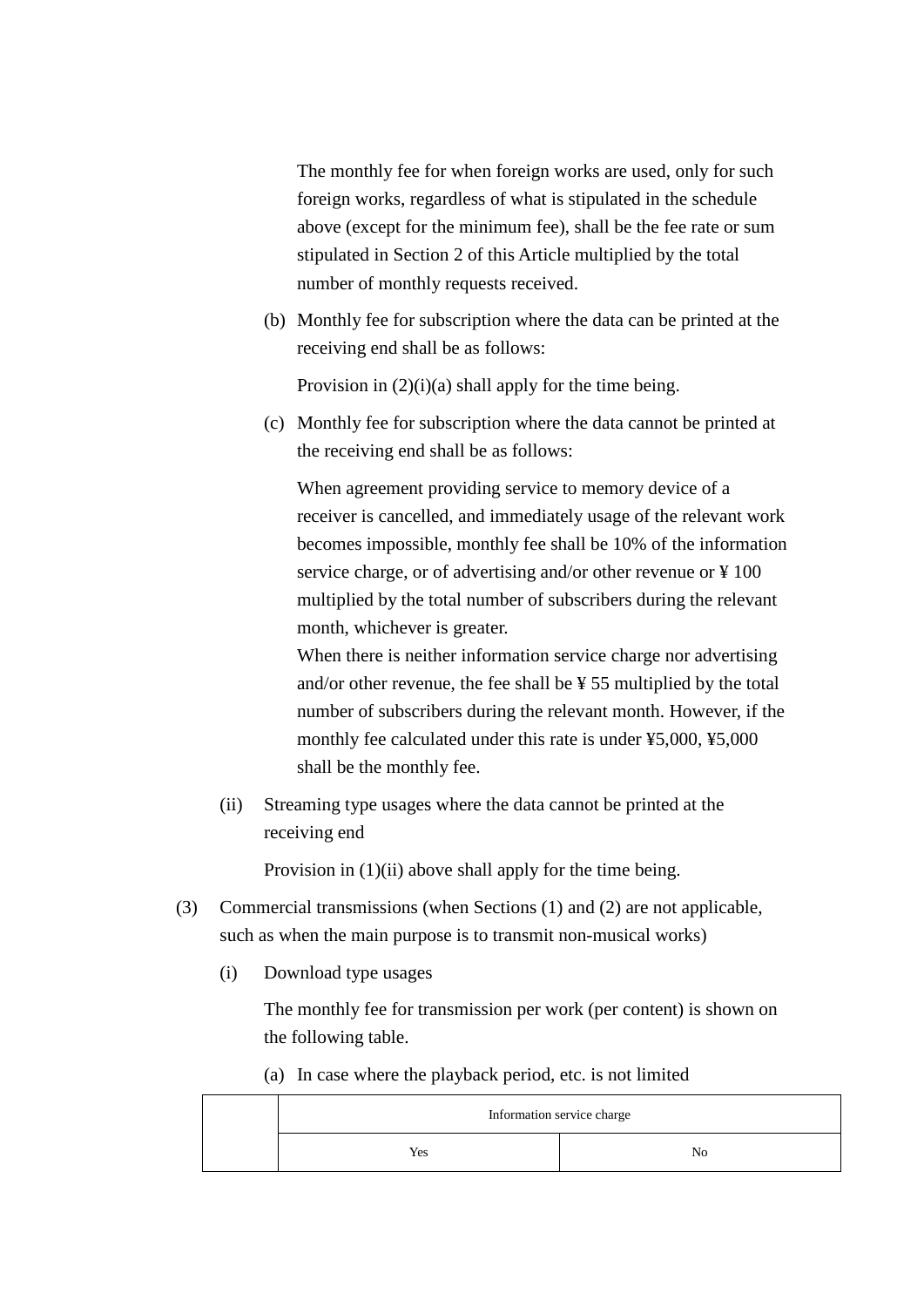| Advertising and/or other revenue | Yes<br>$\frac{1}{2}$ | Regardless of whether there is advertising and/or<br>other revenue, 6.2% of the information service<br>charge per work (or one content, similar<br>throughout this schedule) per request or $\text{\textsterling}6.20$ ,<br>whichever is greater, multiplied by the total<br>number of monthly requests received during the<br>month.          | ¥5.30 per work per request multiplied by the total<br>number of monthly requests received during the<br>month.<br>¥4.40 per work per request multiplied by the total<br>number of monthly requests received during the<br>month. |
|----------------------------------|----------------------|------------------------------------------------------------------------------------------------------------------------------------------------------------------------------------------------------------------------------------------------------------------------------------------------------------------------------------------------|----------------------------------------------------------------------------------------------------------------------------------------------------------------------------------------------------------------------------------|
| Minimum<br>fee                   |                      | If the monthly fee calculated under this schedule is under $\frac{1}{2}5,000, \frac{1}{2}5,000$ shall be the monthly fee. In<br>such cases, when works are made available for transmission for a period of 5 days or less, the fee shall<br>be a daily fee of $\text{\textsterling}1,000$ multiplied by the number of days the works are used. |                                                                                                                                                                                                                                  |

(b) In case where data cannot be reproduced from a memory device of the receiving end to another memory device, and the playback period of the relevant data at the receiving end exceeds 7 days and is up to 30 days

|                                  |                                  | Information service charge                                                                                                                                                                                                                                                                                                            |                                                                                                                                                                                                                                  |
|----------------------------------|----------------------------------|---------------------------------------------------------------------------------------------------------------------------------------------------------------------------------------------------------------------------------------------------------------------------------------------------------------------------------------|----------------------------------------------------------------------------------------------------------------------------------------------------------------------------------------------------------------------------------|
|                                  |                                  | Yes                                                                                                                                                                                                                                                                                                                                   | No                                                                                                                                                                                                                               |
| Advertising and/or other revenue | Yes<br>$\mathsf{S}^{\mathsf{O}}$ | Regardless of whether there is advertising and/or<br>other revenue, 4.5% of the information service<br>charge per work (or one content, similar<br>throughout this schedule) per request or $\text{\textsterling}4.50$ ,<br>whichever is greater, multiplied by the total<br>number of monthly requests received during the<br>month. | ¥3.85 per work per request multiplied by the total<br>number of monthly requests received during the<br>month.<br>¥3.50 per work per request multiplied by the total<br>number of monthly requests received during the<br>month. |
| Minimum<br>fee                   |                                  | If the monthly fee calculated under this schedule is under ¥5,000, ¥5,000 shall be the monthly fee. In<br>such cases, when works are made available for transmission for a period of 5 days or less, the fee shall<br>be a daily fee of ¥1,000 multiplied by the number of days the works are used.                                   |                                                                                                                                                                                                                                  |

(c) In case where data cannot be reproduced from a memory device of the receiving end to another memory device, and the playback period of the relevant data at the receiving end is up to 7 days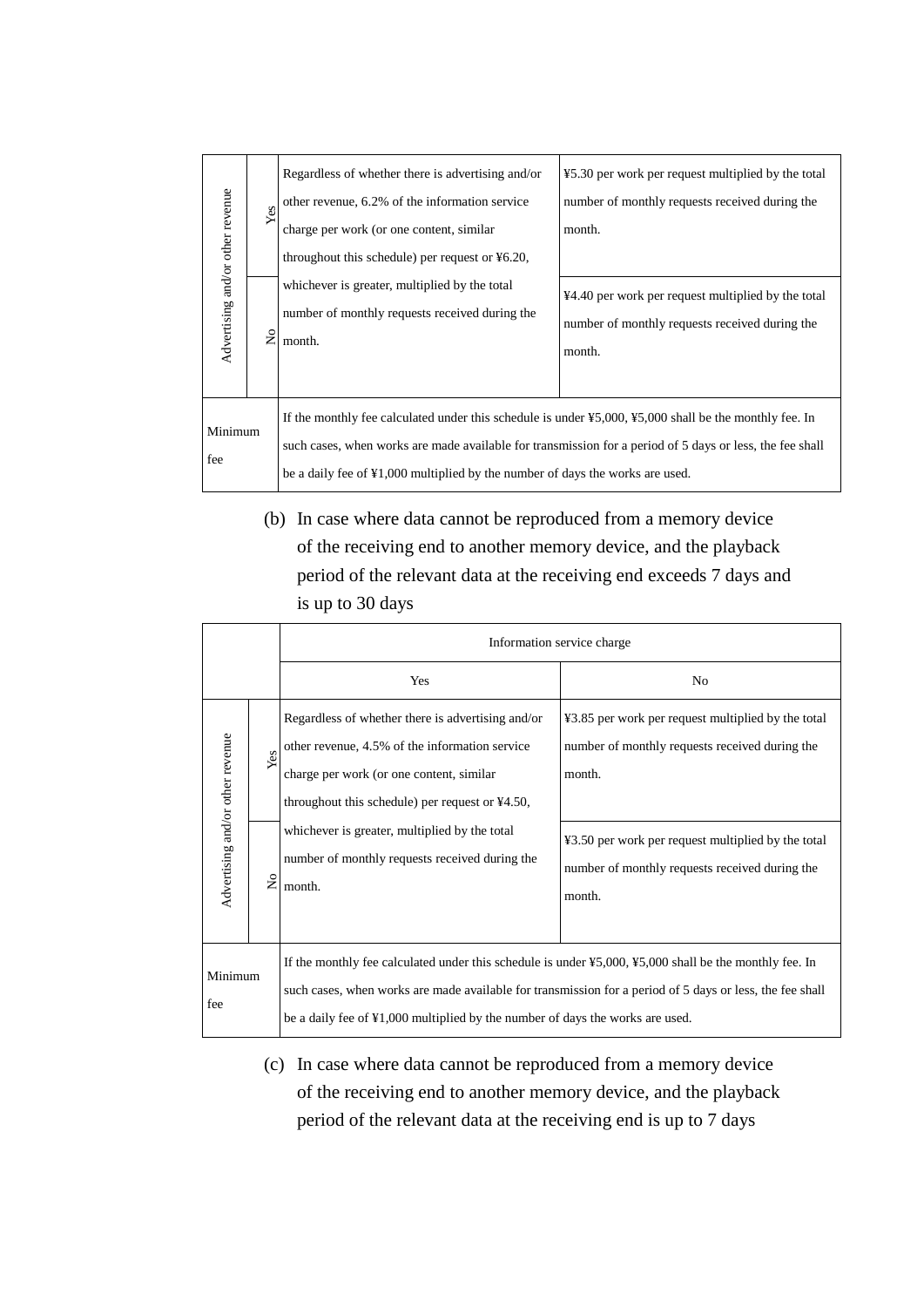|                                  |                   | Information service charge                                                                                                                                                                                                                                                                                                |                                                                                                                                                                                                                                  |
|----------------------------------|-------------------|---------------------------------------------------------------------------------------------------------------------------------------------------------------------------------------------------------------------------------------------------------------------------------------------------------------------------|----------------------------------------------------------------------------------------------------------------------------------------------------------------------------------------------------------------------------------|
|                                  |                   | Yes                                                                                                                                                                                                                                                                                                                       | N <sub>0</sub>                                                                                                                                                                                                                   |
| Advertising and/or other revenue | Yes<br>$\epsilon$ | Regardless of whether there is advertising and/or<br>other revenue, 3.6% of the information service<br>charge per work (or one content, similar<br>throughout this schedule) per request or $43.60$ ,<br>whichever is greater, multiplied by the total<br>number of monthly requests received during the<br>month.        | ¥3.20 per work per request multiplied by the total<br>number of monthly requests received during the<br>month.<br>¥2.80 per work per request multiplied by the total<br>number of monthly requests received during the<br>month. |
| Minimum<br>fee                   |                   | If the monthly fee calculated under this schedule is under $\frac{1}{2}5,000, \frac{1}{2}5,000$ shall be the monthly fee. In<br>such cases, when works are made available for transmission for a period of 5 days or less, the fee shall<br>be a daily fee of ¥1,000 multiplied by the number of days the works are used. |                                                                                                                                                                                                                                  |

(d) The monthly fee for subscriptions is shown on the following table:

When agreement providing service to memory device of a receiver is cancelled, and immediately usage of the relevant work becomes impossible, monthly fee shall be 5.8% of the information service charge, or of advertising and/or other revenue or ¥ 58 multiplied by the total number of subscribers during the relevant month, whichever is greater.

When there is neither information service charge nor advertising and/or other revenue, the fee shall be ¥ 44 multiplied by the total number of subscribers during the relevant month. However, if the monthly fee calculated under this rate is under ¥5,000, ¥5,000 shall be the monthly fee.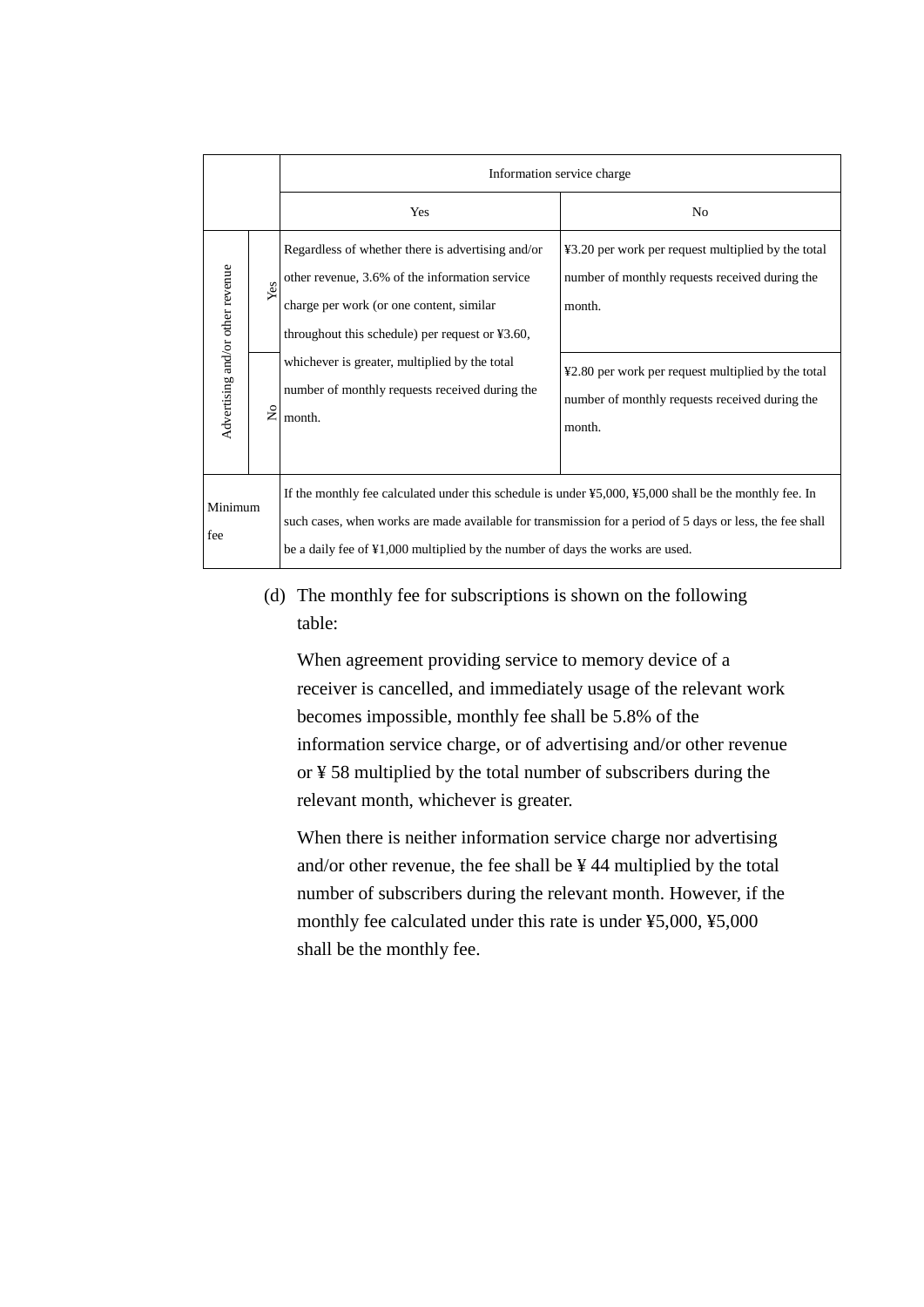#### (ii) Streaming type usages

The monthly fee, regardless of the number of works to be made available for transmission simultaneously, shall be as shown on the schedule as follows. However, the fee for the use of works where an information service charge is charged each time one work (one content) is used, shall be 3.6% of the information service charge or ¥3.60, whichever is greater, multiplied by the total number of monthly requests received for such work (content) during the month, or the minimum fee stated on the following schedule, whichever is greater.

When there is neither information service charge nor advertising and/or other revenue, the fee shall be an annual fee of ¥50,000. In such cases, when works are made available for transmission for a period of not exceeding 1 year, regardless of the number of works used, the monthly fee of ¥5,000, multiplied by the predetermined number of months the works will be used, may be determined as the applicable fee.

| Category of service menu            | Fee rate                                                                                 |
|-------------------------------------|------------------------------------------------------------------------------------------|
| Consisting mainly of music          | 2.8% of monthly information service charge and advertising and/or                        |
|                                     | other revenue                                                                            |
| General entertainment               | 2.0% of monthly information service charge and advertising and/or                        |
|                                     | other revenue                                                                            |
| Music content with low usage rates, | 0.8% of monthly information service charge and advertising and/or                        |
| such as sports and news             | other revenue                                                                            |
| Minimum fee                         | If the monthly fee calculated under this schedule is under $\text{\textsterling}5,000$ , |
|                                     | ¥5,000 shall be the monthly fee. In such cases, when works are made                      |
|                                     | available for transmission for a period of 5 days or less, the fee shall be              |
|                                     | a daily fee of $\yen 1,000$ .                                                            |

When the number of works used in a single service menu is notably small, regardless of what is stipulated in the schedule above, the fee rate or sum stipulated in Section 2 of this Article multiplied by the total number of requests received may be determined as the applicable fee.

(4) Non-commercial transmissions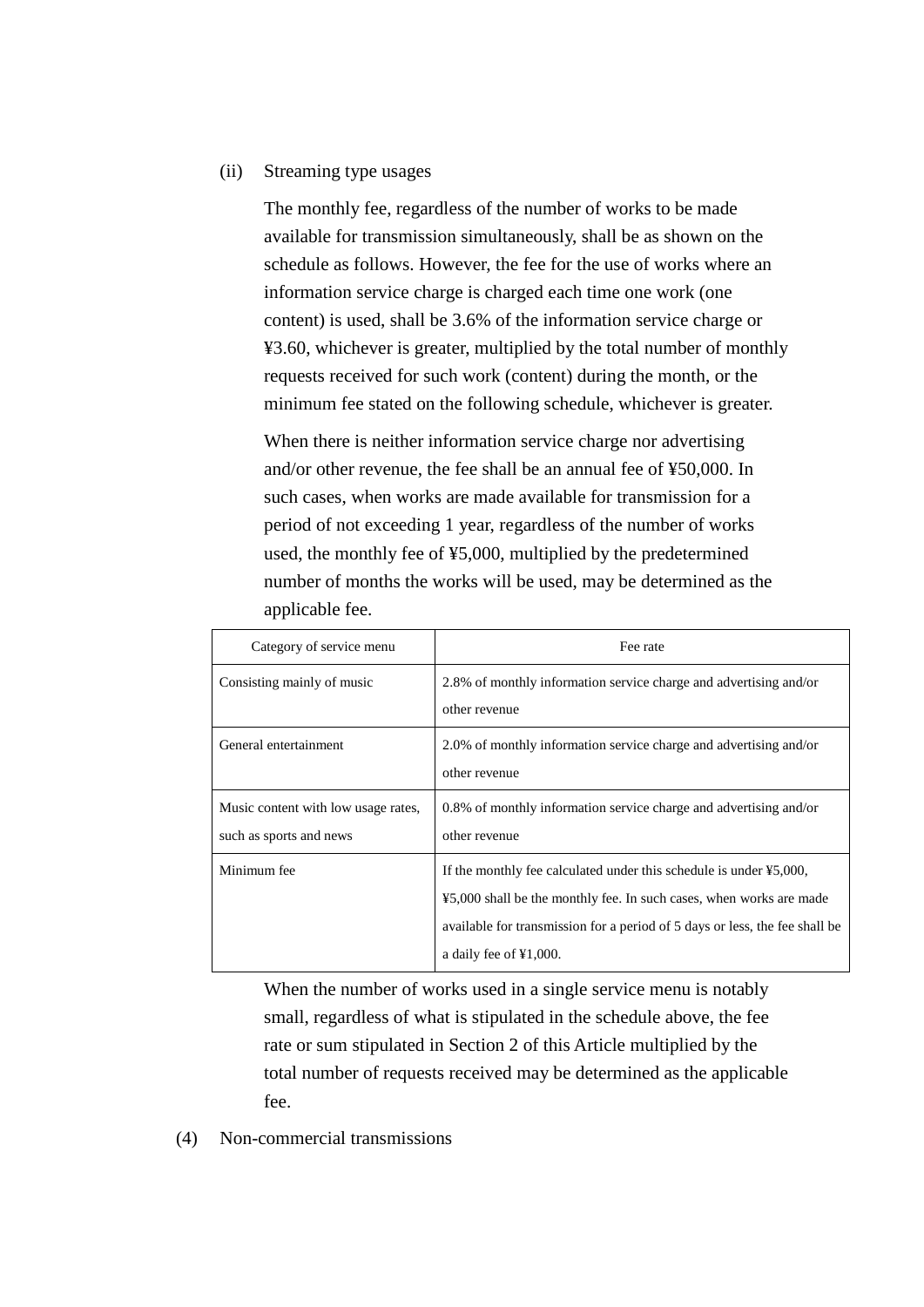### (i) Download type usages

The yearly or monthly usage fee for making up to 10 works available for transmission simultaneously shall be as follows.

However, the fee for when the usage is of a visual nature such as lyrics and sheet music and of foreign works, shall be the fee rate or sum stipulated in Section 2 of this Article multiplied by the total number of requests received.

| General                                                                                                                                                                                                                                                                                            | Usage by individual for non-profit<br>purpose                                                                                                                                                                                                                                                                                                                                                                                                                                                                                                                                                  | Usage by non-profit educational<br>institution                                                                                                                                                                                                                                                                                                                                                                                                                                                                                                                                                         |
|----------------------------------------------------------------------------------------------------------------------------------------------------------------------------------------------------------------------------------------------------------------------------------------------------|------------------------------------------------------------------------------------------------------------------------------------------------------------------------------------------------------------------------------------------------------------------------------------------------------------------------------------------------------------------------------------------------------------------------------------------------------------------------------------------------------------------------------------------------------------------------------------------------|--------------------------------------------------------------------------------------------------------------------------------------------------------------------------------------------------------------------------------------------------------------------------------------------------------------------------------------------------------------------------------------------------------------------------------------------------------------------------------------------------------------------------------------------------------------------------------------------------------|
| The annual fee shall be<br>¥50,000. When works are<br>made available for<br>transmission for a period<br>of not exceeding one year,<br>the monthly fee of ¥5,000,<br>multiplied by the<br>predetermined number of<br>months the works will be<br>used, may be determined<br>as the applicable fee. | Regardless of the type of usage, the<br>annual fee shall be ¥10,000. When<br>works are used for a period of not<br>exceeding one year, the monthly fee of<br>¥1,000 multiplied by the predetermined<br>number of months the works will be<br>used, or in the event of works to be used<br>not exceeding 10, the annual fee of<br>$\text{\yen}1,200$ per work, and when works are<br>used for a period of not exceeding one<br>year, the monthly per work fee of ¥150<br>multiplied by the predetermined number<br>of months the works will be used may<br>be determined as the applicable fee. | Regardless of the type of usage, the<br>annual fee shall be ¥20,000. When<br>works are used for a period of not<br>exceeding one year, the monthly fee of<br>¥2,000 multiplied by the predetermined<br>number of months the works will be<br>used, or in the event of works to be used<br>not exceeding 10, the annual fee of<br>$\textcolor{blue}{42,400}$ per work, and when works are<br>used for a period of not exceeding one<br>year, the monthly per work fee of ¥300<br>multiplied by the predetermined number<br>of months the works will be used may<br>be determined as the applicable fee. |

(ii) Streaming type usages (except for foreign works, includes the showing of lyrics and sheet music on screen)

Regardless of the type of usage and the number of works made available for transmission simultaneously, the yearly or monthly fee shall be as follows.

| General                       | Usage by individual for non-profit<br>purpose | Usage by non-profit educational<br>institution |  |
|-------------------------------|-----------------------------------------------|------------------------------------------------|--|
| The annual fee shall be.      | The annual fee shall be ¥10,000. When         | The annual fee shall be ¥20,000. When          |  |
| ¥30,000. When works are       | works are used for a period of not            | works are used for a period of not             |  |
| made available for            | exceeding one year, the monthly fee of        | exceeding one year, the monthly fee of         |  |
| transmission for a period     | ¥1,000 multiplied by the predetermined        | ¥2,000 multiplied by the predetermined         |  |
| of not exceeding one year,    | number of months the works will be            | number of months the works will be             |  |
| the monthly fee of $43,000$ , | used, or in the event of works to be used     | used, or in the event of works to be used      |  |
| multiplied by the             | not exceeding 10, the annual fee of           | not exceeding 10, the annual fee of            |  |
| predetermined number of       | ¥1,200 per work, and when works are           | ¥2,400 per work, and when works are            |  |
| months the works will be      | used for a period of not exceeding one        | used for a period of not exceeding one         |  |
|                               | year, the monthly per work fee of ¥150        | year, the monthly per work fee of ¥300         |  |
|                               | multiplied by the predetermined number        | multiplied by the predetermined number         |  |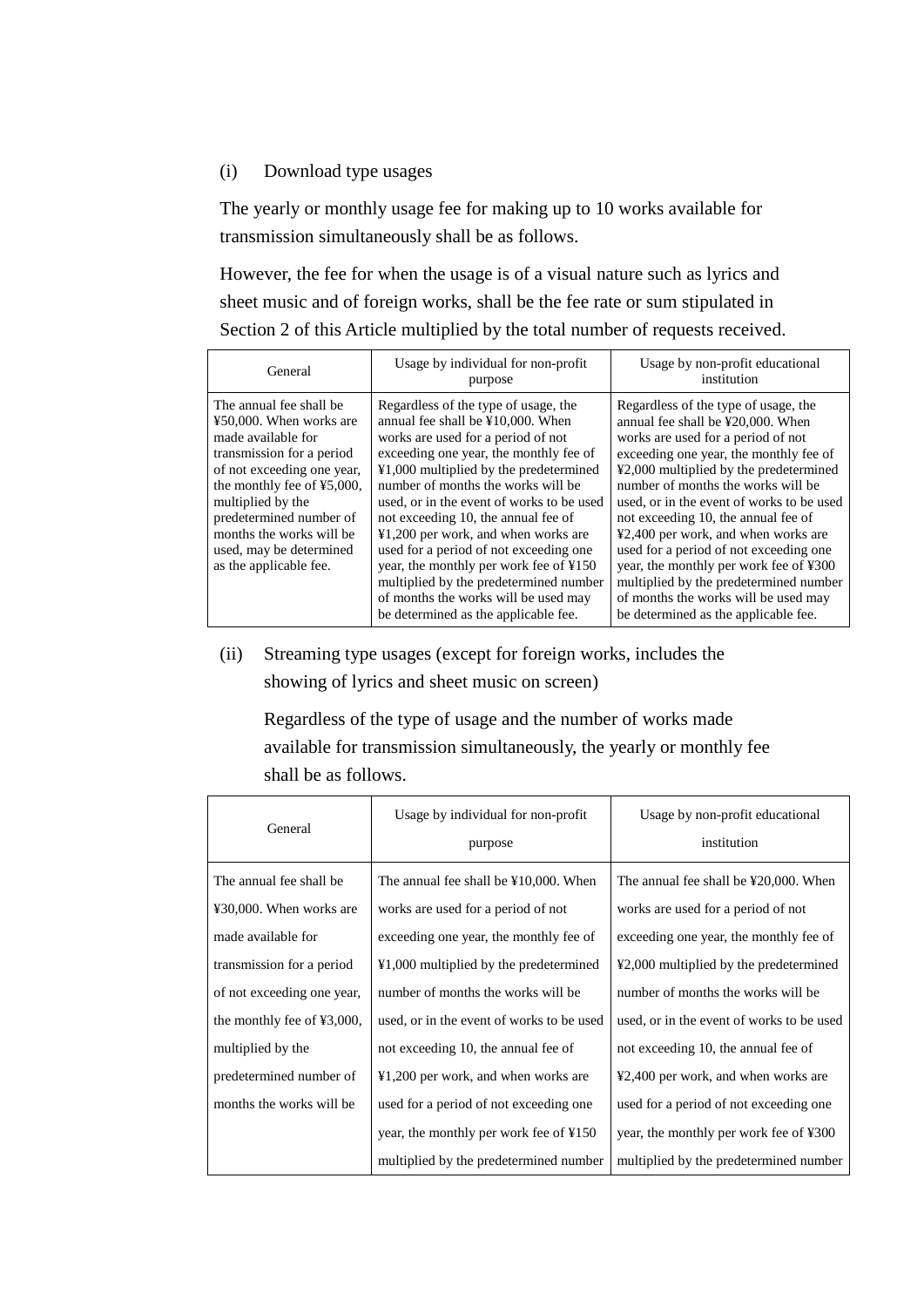| used, may be determined | of months the works will be used may | of months the works will be used may |
|-------------------------|--------------------------------------|--------------------------------------|
| as the applicable fee.  | be determined as the applicable fee. | be determined as the applicable fee. |

2. In the event a blanket licensing agreement does not apply

In the event that a blanket licensing agreement does not apply, the fee shall be determined per work per request, with due regard to the details of the usage, with 20% of the information service charge per work per request or ¥20 each for the lyrics and music, whichever is greater, as the maximum fee.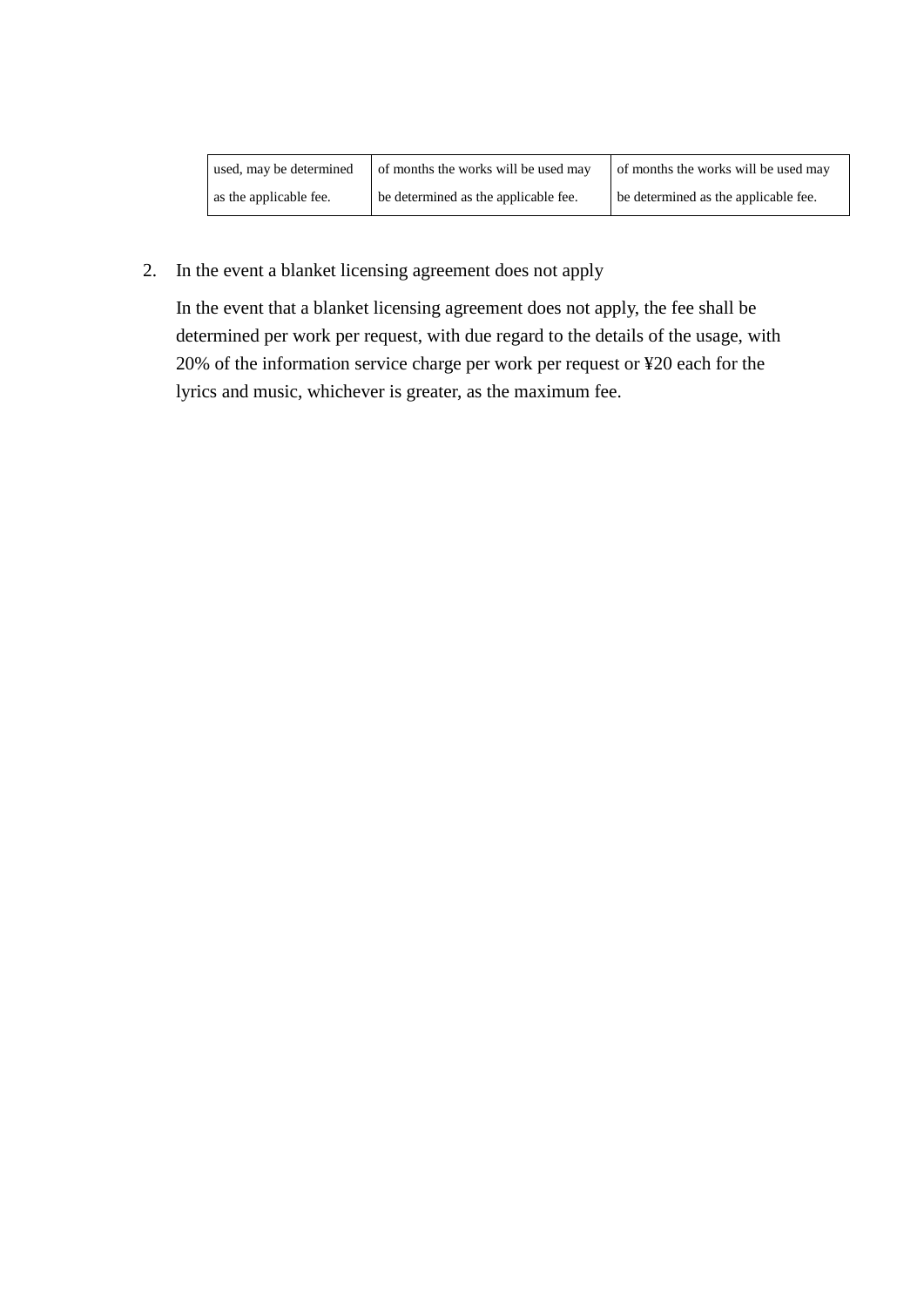## **Notes for Interactive Transmissions**

### *Term definitions*

- (i) In this Article, the terms shall be defined as follows.
	- (a) Commercial transmissions

Transmission made with revenue from information services charges or advertising and/or other revenue, and transmissions made by a commercial entity regardless of whether there is revenue or not.

(b) Non-commercial transmissions

Transmissions made for non-commercial purposes by non-commercial entities, non-commercial groups or private persons.

However, transmissions of the following data shall be considered to be commercial transmissions.

- a. Commercial phonograms, etc. (not applicable when authorization specifically for non-commercial usage has been obtained from the rights owners of the commercial phonograms in question)
- b. Ringtone melodies including data specifically used for ring tone.
- (c) Download type usages

This shall mean a transmission type where the data is reproduced on the receiver's memory device for usage.

(d) Streaming type usages

This shall mean a transmission type where the data is not reproduced on the receiver's memory device for usage.

(e) Subscription

This shall mean a transmission type, excluding broadcast type usages, where a receiver selects and uses music data files, audio programs, or content only during the service period in accordance with all-you-can-listen (all-you-canwatch) service provided to its members or other equivalent services; provided, however, that in the case of transmission pursuant to 1 (1), it shall apply regardless of the transmission type specified in (c) or (d) above.

(f) Data of work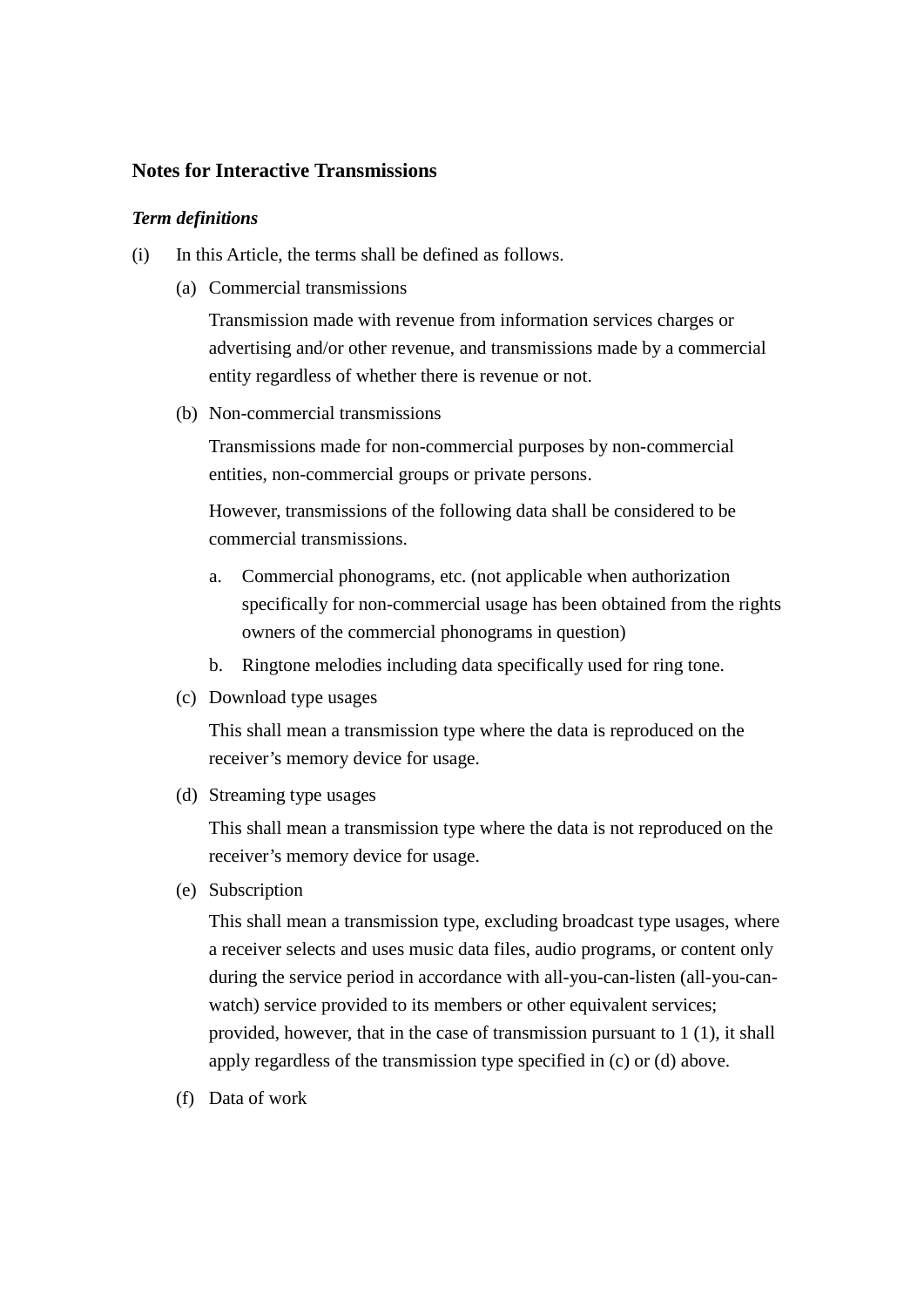This shall mean data for either lyrics or music (including transmission of lyrics and music together), and unit of transmission per request in the form under which works cannot be received separately.

(g) Data specifically used for ringtones

This shall mean the data used for ringtones of telephone calls and so on, whose total playing time is usually 45 seconds or less and which cannot be reproduced from the receiving terminal to other memory devices, including ringtones accompanied with visual materials and so on.

(h) Audio programs

This shall mean the programs including narrations other than music, and other voices that is not music (excluding those including images), and the unit of transmission made per request in a manner that is impossible to receive separately.

(i) Content

This shall mean a unit of data transmitted per request in a manner that is impossible to receive separately in usages accompanying moving pictures or usages of commercials.

(j) Information service charge

This shall mean charges (not inclusive of the consumption tax and regardless of its name being content usage fees or membership fees, etc.) payable usually by the receiver as compensation for the use of interactive transmissions.

(k) Advertising and/or other revenue

This shall mean all revenue other than information service charge revenue, regardless of its name being advertising revenue or sponsorship fees, etc.

(l) Service menu

This shall mean a unit of service clearly indicated to facilitate the general recognition that it is an individual service within the services provided by a homepage (information provided over a network for which one operating entity holds responsibility).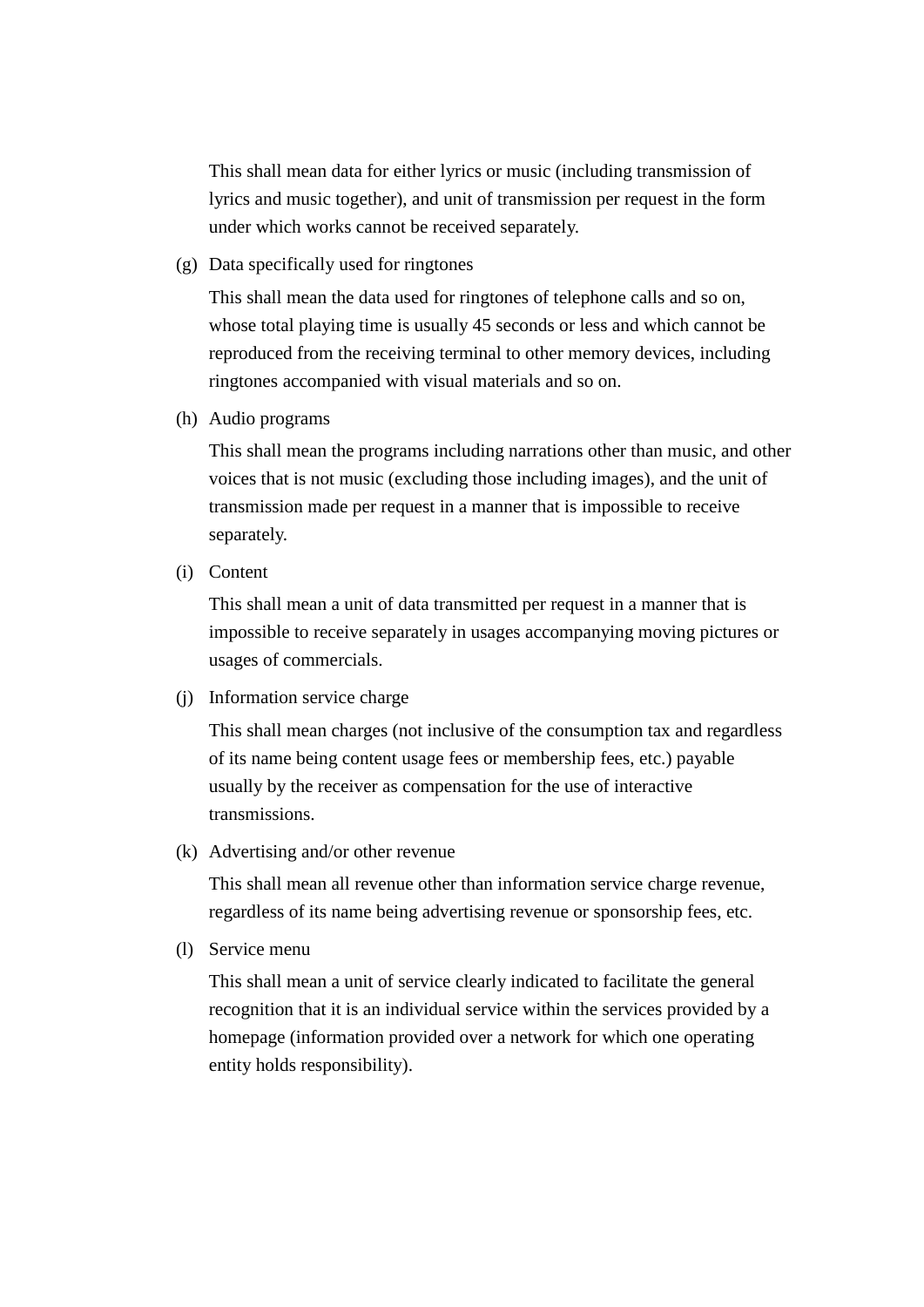(m) Foreign works

This shall mean a work for which a music publishing agreement has been concluded between the author/composer and a music publisher established outside of Japan which is not a trustor of JASRAC, and for which the fee rate applicable for licensing under Article 4 Publications, etc. of the Tariffs in accordance with the stipulations of Article 16 of JASRAC's Stipulations for Copyright Trust Contract is set by the trustor.

(n) Promotional listening

This shall mean transmissions conducted to promote streaming type usages for commercial purposes licensable by JASRAC's Tariffs, for usage categories where music is used mainly, and is restricted to those that do not accrue information service charge and advertising and/or other revenue, and where the total performance duration of the work data is 45 seconds or less per work.

This shall also include cases where Section 1(2) is applicable, and when part of the visual data to be transmitted is transmitted as a sample, and 30% or more of this is masked. This shall apply regardless of whether the receiver can print the sample.

(o) Data storage proxy

This shall mean the free of charge lending of data storage domain by an operator licensed by JASRAC under this Article, as part of its service, for data transmitted by the operator solely to private persons, where the individual to whom the storage domain was lent is the only party that is authorized to access the stored works data.

(p) Cost of medium

This shall mean cost for publishing advertisement paid to entities engaged in advertising medium business. Cost of medium paid per request shall be a unit cost of medium, and total cost paid in advance for publication of an advertisement shall be total cost of medium.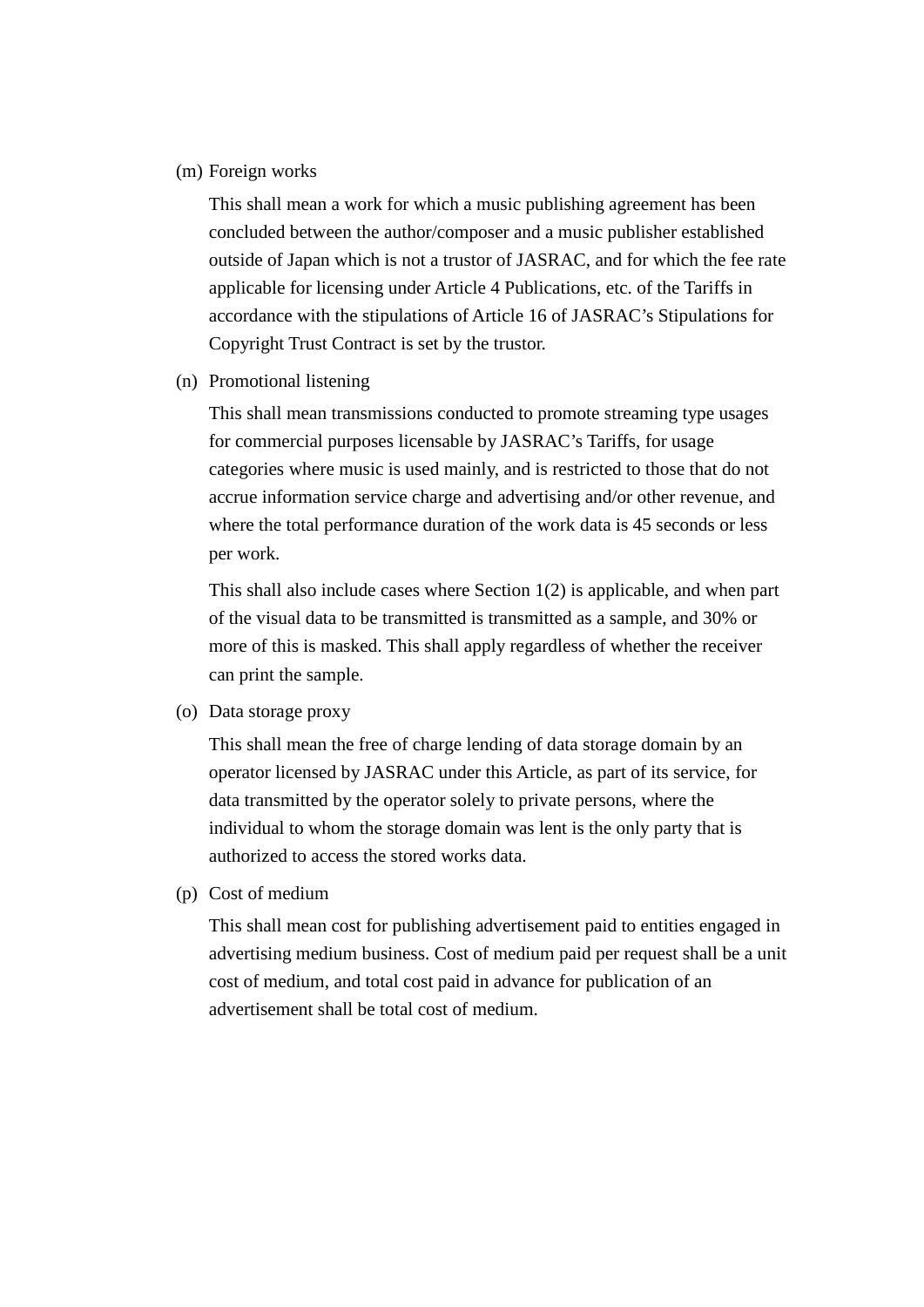### *Fee calculation units*

(ii) This Article, as a general rule, calculates fees on a per service menu basis for each homepage. However, when there are plural service menus on a single homepage, after determining the applicable tariff categories for each service menu, fees for service menus in the same categories may be calculated together.

#### *Special rules for the application of commercial transmission tariffs*

(iii) Download type usages conducted by non-commercial entities, non-commercial groups or private persons with only advertising and/or other revenue (excluding usages as data which fall into the schedule in Note  $(i)(b)b$ . above), where the schedules in  $1(1)$ ,  $1(2)$  and  $1(3)$  cannot be applied, for the time being, the annual fee to make up to 10 works made available for transmission simultaneously may be determined to be ¥60,000. When works are made available for transmission for a period of not exceeding 1 year, the monthly fee of ¥6,000 for making up to 10 works available for transmission, multiplied by the predetermined number of months the works will be used, may be determined as the applicable fee. In either case, if the number of works to be made available for transmission simultaneously exceeds 10, the fee for up to 10 works shall be added for each additional 10 works or part thereof.

### *Special rules for information service charges*

- (iv) Where there is an information service charge, but when it is not established as a per request information service charge, and is in a form such as a set monthly charge, a per work information service charge equivalent will be obtained by certain means, such as by dividing the information service charge set by such operator by the number of requests. However, any service with respect to subscription is not included.
- (v) The fee applicable for when a standard information service charge is set, but is deducted or exempted temporarily for certain reasons such as promotional campaigns, shall be calculated based on the standard information service charge.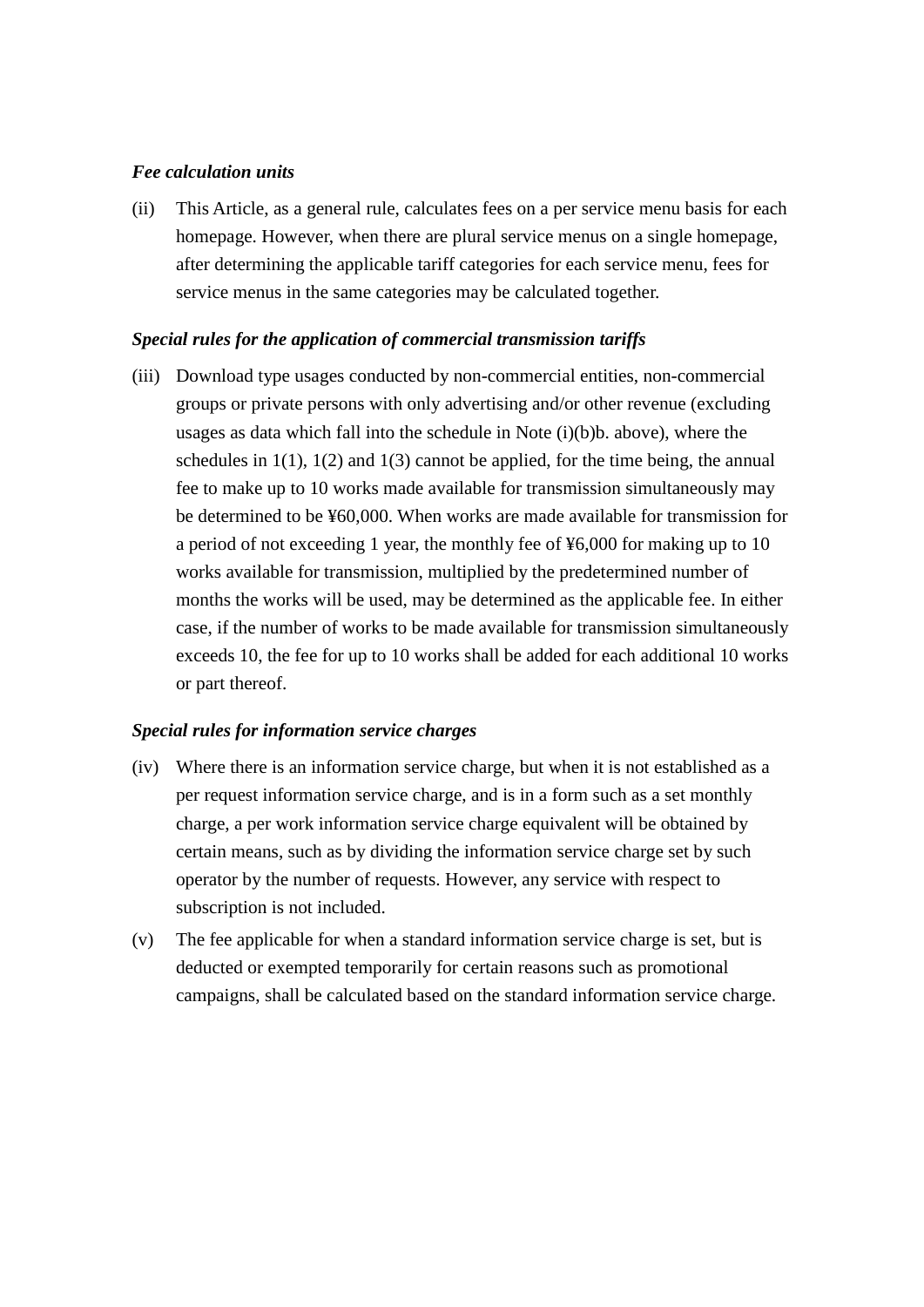#### *Special rules for music used in advertisements*

(vi) Notwithstanding the provisions from 1(1) through 1(3), in case of transmissions of commercials, for which reproduction for transmission was licensed, in manners of streaming, or of download, which makes available in the limited period, monthly fee paid by entities engaged in advertising business shall be 5% of a unit cost of medium per content, and per request, multiplied by the total time of request in a month, or ¥5,000, whichever is greater.

In the event of a work being repeatedly and continuously broadcasted in the same commercial, the fee amount may be lowered.

#### *Special rules for subscription*

- (vii) In cases where any service to which the provisions of 1 (1) (iii) (a) apply falls under the following items, the monthly fee shall be 4.5% of the information service charge and advertising and/or other revenue for the relevant month or ¥13.50 multiplied by the total number of subscribers during the relevant month, whichever is greater. When there is neither information service charge nor advertising and/or other revenue, the fee shall be ¥9.50 multiplied by the total number of subscribers during the relevant month. However, if the monthly fee calculated under this rate is under ¥5,000, ¥5,000 shall be the monthly fee.
	- (a) Where the service usage hours for the month is limited to 20 hours or less; or
	- (b) Where the number of available works for the month is limited to 20 or less, or where the number of available works for the month is limited to 10 or less and is increased after the following month up to 120 or less in total, provided that the service agreement with the receiver continues.
- (viii) In cases where any service to which the provisions of  $1(1)$  (iii) (a) or (b) apply falls under any of the following items and a receiver can playback works as long as the receiver accesses the service, the monthly fee shall be 3.5% of the information service charge and advertising and/or other revenue for the relevant month. However, if the monthly fee calculated under this rate is under ¥5,000, ¥5,000 shall be the monthly fee.
	- (a) Where the total number of works that can be transmitted simultaneously is 100,000 or less;
	- (b) Where master recordings of accompaniment music are transmitted for karaoke use or singing (excluding the cases where Article 10 of the Tariffs for Use of Musical Works applies);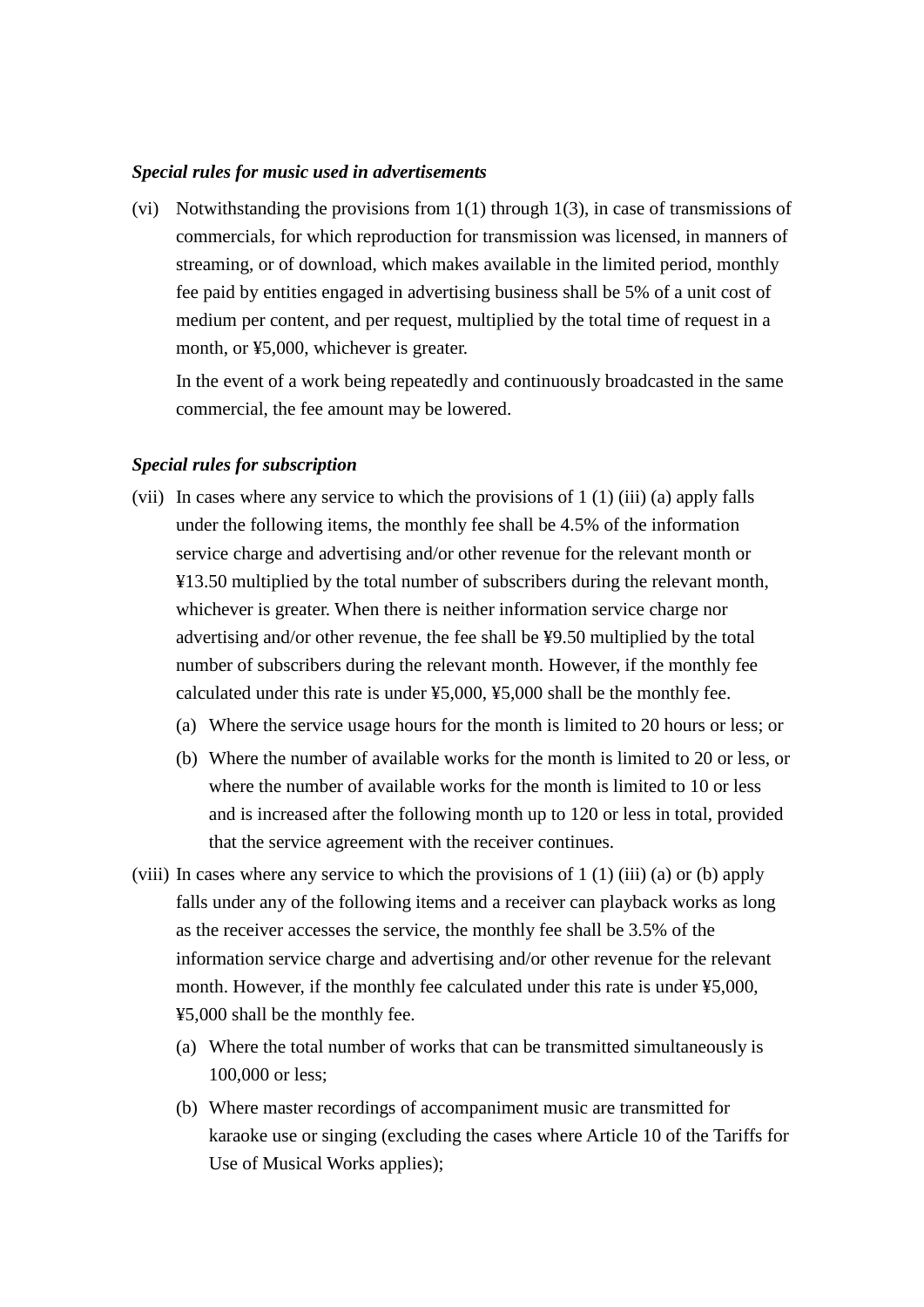- (c) Where master recordings of accompaniment music are transmitted for playing musical instruments;
- (d) Where master recordings are transmitted for promotional listening to promote the sale of works; and
- (e) Where a performer, or phonogram producer, etc. transmits the works in which he/she is involved for the purpose of introducing his/her activities.
- (ix) In cases where any service to which the provisions of  $1(1)$  (iii) apply was licensed under the application of the provisions of 1 (1) (ii) regarding streaming type usage before the amendment of the provisions in February 2016, such service shall be handled in accordance with the previous provisions as long as the service content exists.

### *Rules for advertising and/or other revenue*

(x) When Sections  $1(1)(ii)$  or  $1(3)(ii)$  apply, and where advertising and/or other revenue cannot be reported per service menu in a single website, the user may choose to apply either (a) or (b) below only for those service menus.

| (a) When                                                                                            | The amount obtained by multiplying the percentage of page views associated with        |  |  |
|-----------------------------------------------------------------------------------------------------|----------------------------------------------------------------------------------------|--|--|
| counting/analysis                                                                                   | such service menu (or a rate equivalent) among the total number of page views          |  |  |
| is undemanding                                                                                      | constituting the homepage, by the total advertising and/or other revenue, may be used  |  |  |
|                                                                                                     | as the advertising and/or other revenue for fee calculation purposes. However, in such |  |  |
|                                                                                                     | cases substantiating documentation is required.                                        |  |  |
| $(b)$ When                                                                                          | The amount obtained by dividing the advertising and/or other revenue for the entire    |  |  |
| counting/analysis                                                                                   | homepage by the total number of service menus may be used as the advertising and/or    |  |  |
| other revenue per service menu. However, in such cases, 1 is added to the number of<br>is demanding |                                                                                        |  |  |
|                                                                                                     | service menus for service menus not using works, regardless of the number of such      |  |  |
|                                                                                                     | service menus.                                                                         |  |  |
|                                                                                                     | When the number of service menus not using music exceeds 5 times the number of         |  |  |
|                                                                                                     | service menus using music, 1 may be added to the number of service menus for each      |  |  |
|                                                                                                     | 5 service menus not using music.                                                       |  |  |

# *Exemption of fees*

- (xi) Fees are exempt for data storage proxies for which applications are submitted prior to commencement to JASRAC and approved by JASRAC.
- (xii) Fees are exempt for promotional listening to which a., b. or c. below apply and for which applications are submitted prior to commencement to JASRAC.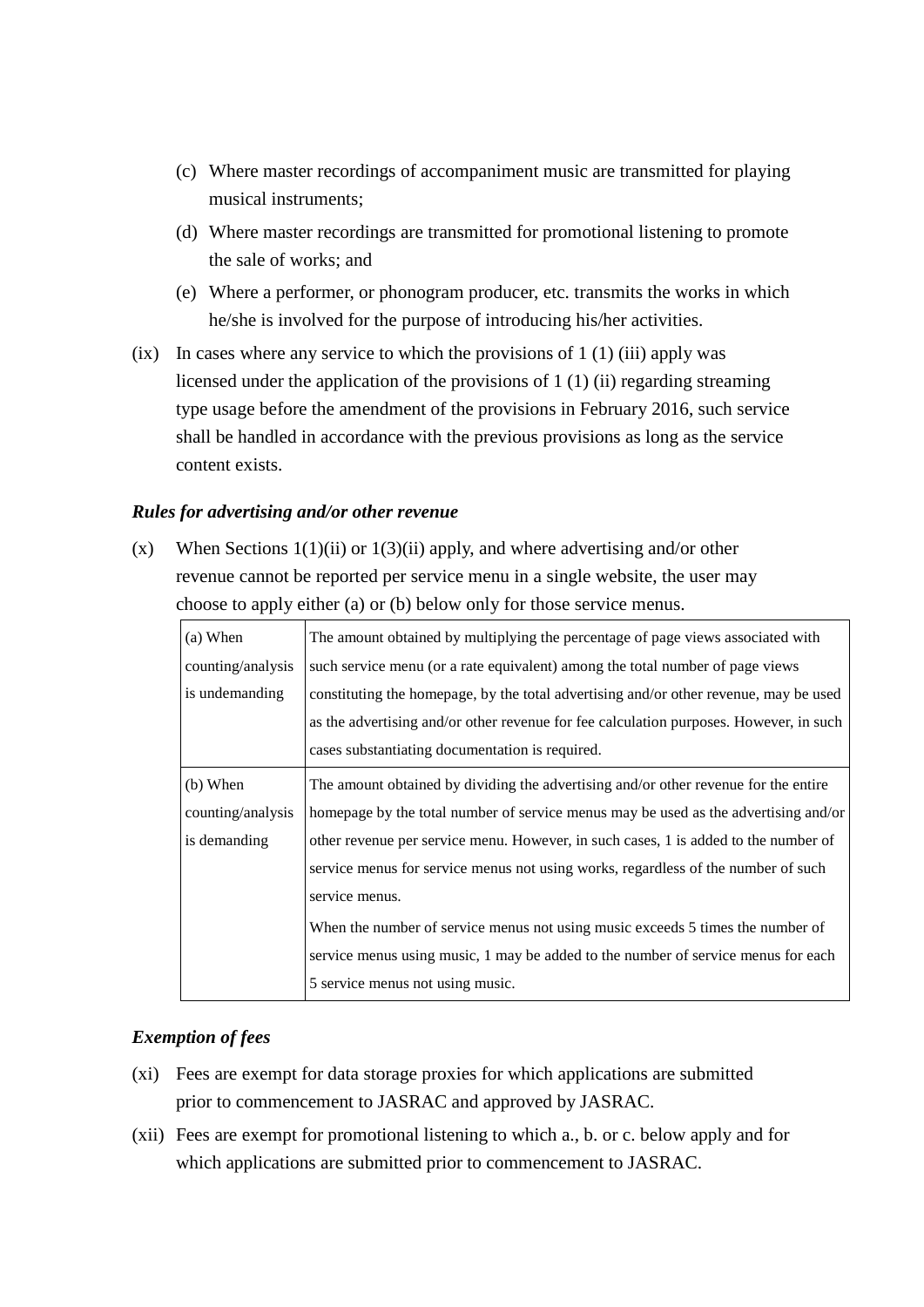- a. When a user using works under Sections  $1(1)$ ,  $1(2)$  or  $1(3)$  provides promotional listening of works on the same screen as that on which the receiver makes requests.
- b. When a producer of products mainly using works such as commercial phonograms in which works are reproduced legally, provides on its homepage promotional listening of works reproduced on such products to promote sales of such products.
- c. When a performer, phonogram producer or other such neighboring right owner provides promotional listening of such performance or phonogram on his/her/its own homepage.